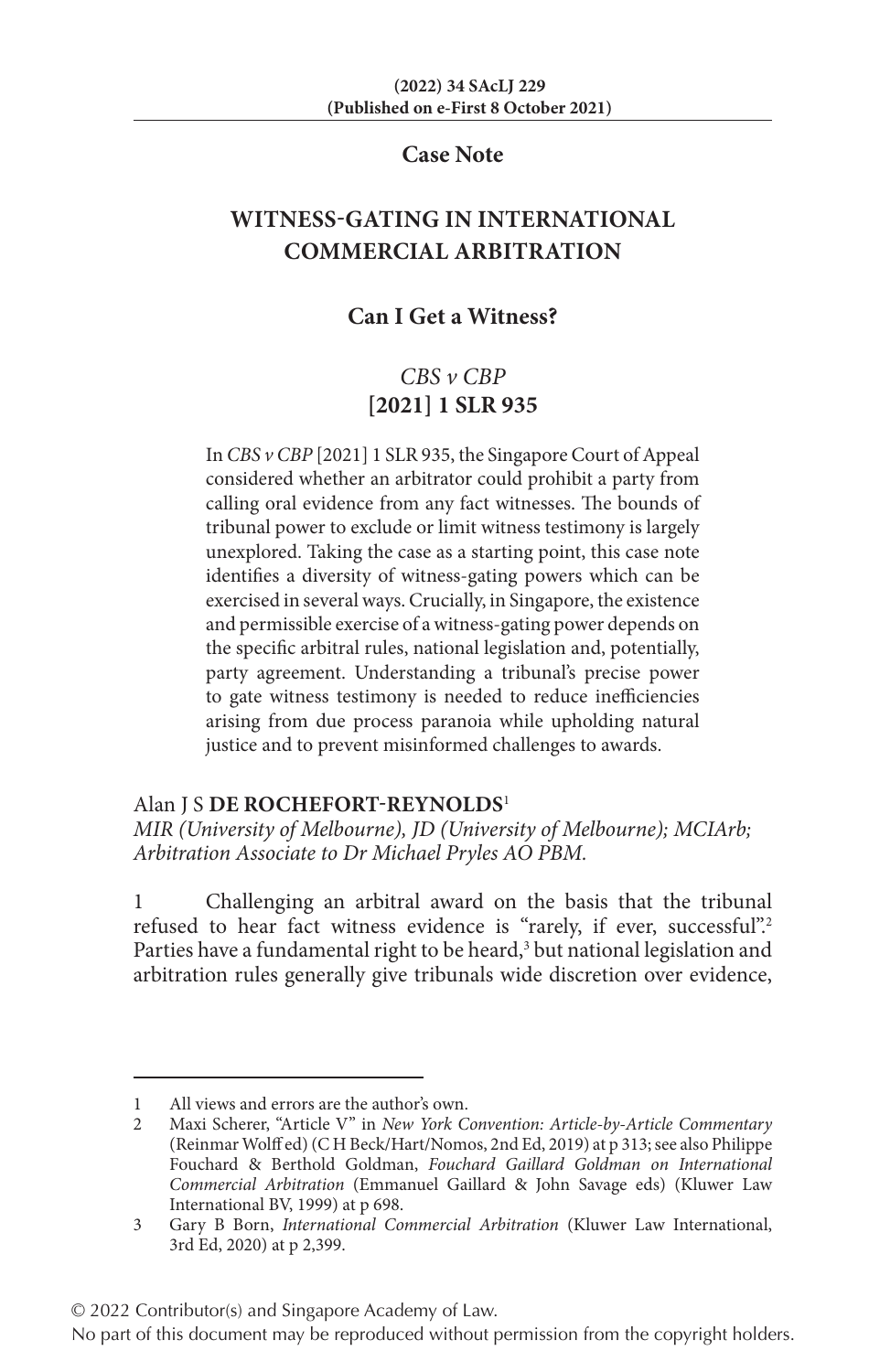including witness testimony.4 At the same time, courts are reluctant to second-guess a tribunal's procedural decisions.5 In *CBS v CBP*<sup>6</sup> ("*CBS*"), however, the Singapore Court of Appeal upheld such a challenge, finding that an arbitrator's decision under the Rules of the Singapore Chamber of Maritime Arbitration7 ("SCMA Rules") to prohibit a party from adducing *any* oral evidence was a breach of natural justice because the party did not have a "full opportunity" to present its case.<sup>8</sup> While the court accepted that an arbitrator could limit *some* witness testimony in certain circumstances, it held that the arbitrator was not entitled to bar *all* fact witness testimony, and accordingly, the resulting award was set aside.

2 The case highlights the tension between a tribunal's power to control proceedings,<sup>9</sup> including hearings, and a party's right to natural justice. Both are core principles of international arbitration and *CBS* is a useful exposition of recent Court of Appeal jurisprudence on their interplay. Ultimately, the exact boundary between the two principles will "turn on … precise facts and circumstances".10

3 This leads to a second point. One of the "facts and circumstances" in balancing between a tribunal's power to control proceedings and a party's right to natural justice is a tribunal's power to restrict a factual witness's oral testimony, known as "witness-gating". Witness-gating has received little prior discussion in Singapore. The International

<sup>4</sup> See, *eg*, Arbitration Rules of the Singapore International Arbitration Centre 2016 rr 19.2 and 25.2; Arbitration Rules of the United Nations Commission on International Trade Law (2013) Arts 17(1), 27 and 28(2); International Arbitration Act (Cap 143A, 2002 Rev Ed) s 3(1) and First Schedule, Art 19; International Arbitration Act 1974 (No 136) (Australia) s 18(1) and Second Schedule, Art 19; Arbitration Act 1996 (c 23) (UK) s 34(2)(h). See also Jean-François Poudret & Sebastien Besson, *Comparative Law of International Arbitration* (Stephen V Berti & Annette Ponti trans) (Sweet & Maxwell, 2nd Ed, 2007) at p 558; Julian D M Lew, Loukas A Mistelis & Stefan M Kröll, *Comparative International Commercial Arbitration* (Kluwer Law International, 2003) at p 573.

<sup>5</sup> *China Machine New Energy Corp v Jaguar Energy Guatemala LLC* [2020] 1 SLR 695 at [103], *per* Sundaresh Menon CJ; *Lesotho Highlands Development Authority v Impregilo SpA* [2006] 1 AC 221 at [28], *per* Steyn LJ.

<sup>6 [2021] 1</sup> SLR 935.<br>7 3rd Ed. 2015.

<sup>7 3</sup>rd Ed, 2015.<br>8 CBS v CBP [2

<sup>8</sup> *CBS v CBP* [2021] 1 SLR 935 at [79], *per* Quentin Loh JAD. The Singapore Chamber of Maritime Arbitration Rules (3rd Ed, 2015) is currently in the process of revision: see Singapore Chamber of Maritime Arbitration Procedure Committee Report on Rule Revision 2020.

<sup>9</sup> China Machine New Energy Corp v Jaguar Energy Guatemala LLC [2020] 1 SLR 695 at [156]. There, Sundaresh Menon CJ stated that "it is trite that the tribunal is, subject to the parties' agreement, master of its own procedure".

<sup>10</sup> *CBS v CBP* [2021] 1 SLR 935 at [68], *per* Quentin Loh JAD.

No part of this document may be reproduced without permission from the copyright holders.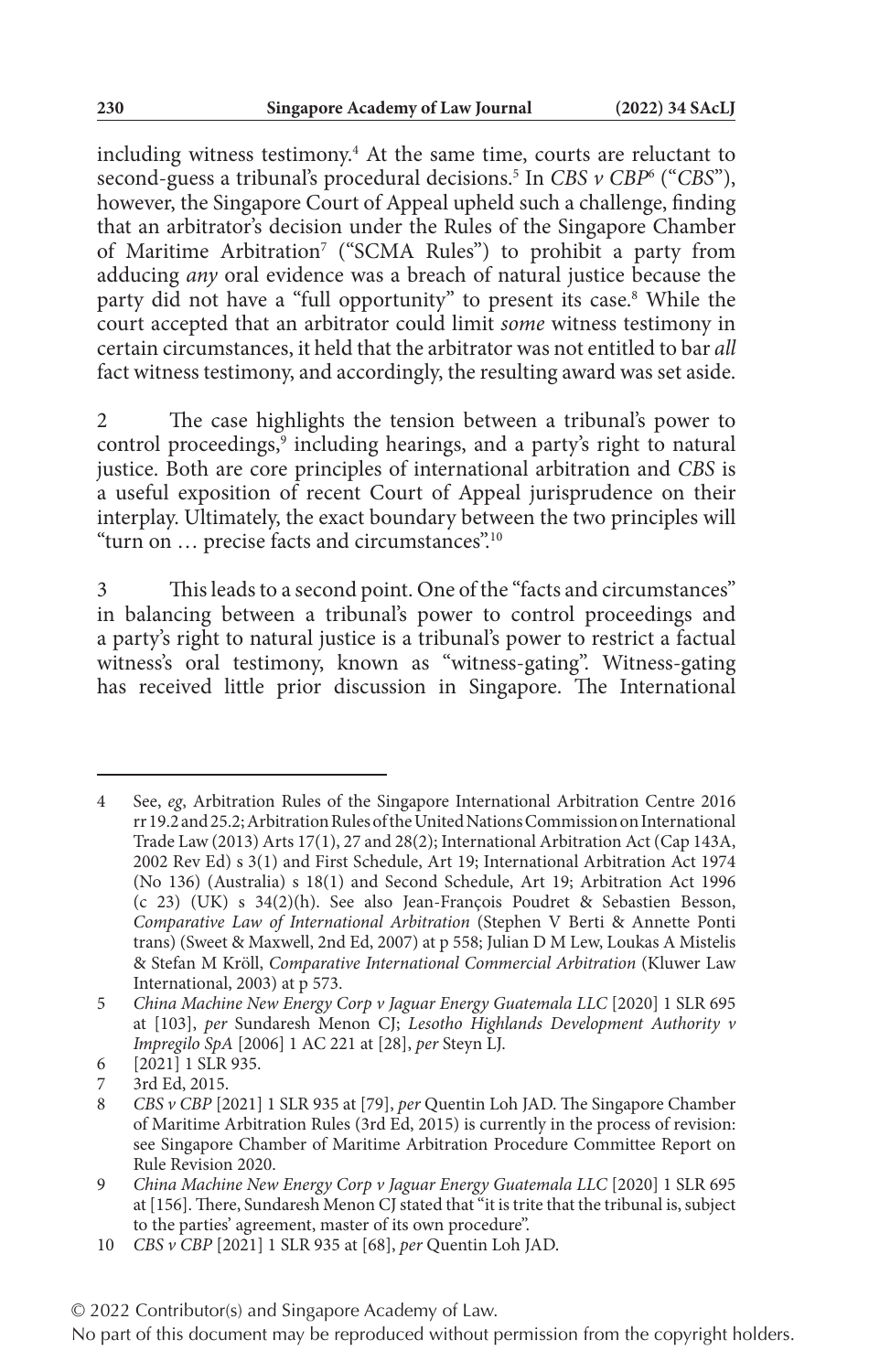Arbitration Act<sup>11</sup> ("IAA") likewise gives little guidance on the power's existence and exercise.

4 This case note considers the Court of Appeal's treatment of witness-gating and suggests that, properly understood, witness-gating is not a one-size-fits-all solution. Rather, as will be discussed later in the article, leading arbitral rules variously provide for three types of witnessgating: (a) power to exclude all witnesses; (b) power to exclude a witness; and (c) power to limit witness testimony. Some rules expressly permit one or more of these types of witness gating. In other rules, the power is implied. The specific type of witness-gating permitted by the applicable rules and how it manifests itself affects the evidence available in the arbitration. This is already a common source of conflict.<sup>12</sup> As the type of witness-gating power allowed is central to natural justice and to the parameters of a party's opportunity to be heard, clarifying the operation of witness-gating under various rules helps reduce inefficiencies created by "due process paranoia"13 and, more generally, enhances the dispute resolution process.

## **I. Facts**

5 The dispute in *CBS* originated from a sale of Australian coal. An Indian buyer ("Buyer") entered into two sale and purchase agreements with a seller for two shipments of coal. Pursuant to the second agreement, the seller executed an accounts receivable purchase facility with a Singapore bank ("Bank"). Under this facility, the seller assigned its trade debts to the Buyer and its rights under the second agreement which provided for disputes to be resolved by way of the arbitration under the SCMA Rules.14

<sup>11</sup> Cap 143A, 2002 Rev Ed.

<sup>12</sup> Roland Ziade & Charles-Henri De Taffin, "Les Témoins dans L'Arbitrage International" (2010) 2 *International Business Law Journal* 115 at 115: "Comme toute procédure contentieuse, l'arbitrage devient trop souvent un véritable « combat ». Les preuves en sont les armes" ("As with any adversarial proceeding, arbitration too often becomes a true 'combat' where evidence is a weapon").

<sup>13</sup> For discussion of "due process paranoia", see Klaus Peter Berger & J Ole Jensen, "Due Process Paranoia and the Procedural Judgment Rule: A Safe Harbour for Procedural Management Decisions by International Arbitrators" (2016) 32(3) *Arbitration International* 415; Lucy Reed, "Ab(use) of Due Process: Sword vs Shield" (2017) 33(3) *Arbitration International* 361; but see *2018 International Arbitration Survey: The Evolution of International Arbitration* (Queen Mary University of London/ White & Case, 2018) at p 27.

<sup>14</sup> That the arbitration rights were assigned was determined as a preliminary point by the arbitrator in a partial award on jurisdiction: *CBP v CBS* [2020] SGHC 23 at [21]–[23], *per* Ang Cheng Hock J. That there was no arbitration agreement *(cont'd on the next page)*

No part of this document may be reproduced without permission from the copyright holders.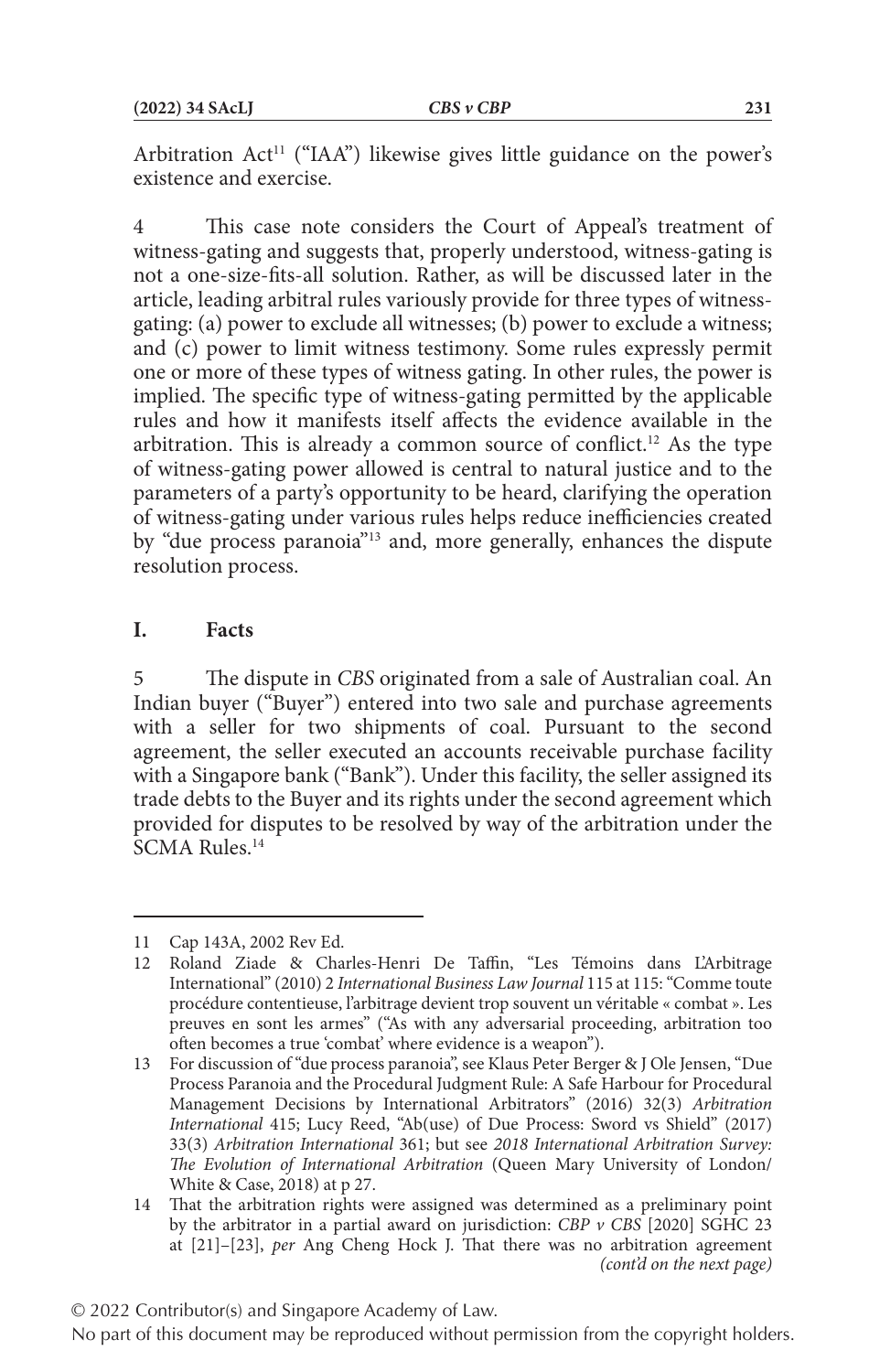6 The first shipment of coal was delivered without difficulty. When the second shipment was made, the Buyer accepted a bill of exchange drawn by the seller but did not make payment to the Bank citing short delivery and a declining market. Eventually, in December 2015, representatives of the Buyer and the seller met to discuss the owed moneys ("December Meeting") where, the Buyer said, they orally agreed to a global settlement of the dispute in exchange for a lower price per tonne of coal. That the meeting occurred was not disputed but the seller denied that any agreement was reached.<sup>15</sup>

Payment was still not made, and the Bank commenced arbitration proceedings against the Buyer in Singapore before a sole arbitrator under the SCMA Rules. Shortly before the Buyer filed its defence,<sup>16</sup> the arbitrator asked the parties to agree on the necessity of an oral hearing in light of r 28.1 of the SCMA Rules which provides:

> Unless the parties have agreed on a documents-only arbitration or that no hearing should be held, the Tribunal shall hold a hearing for the presentation of evidence by witnesses, including expert witnesses, *or* for oral submissions. [emphasis added]

8 The Bank said that the dispute concerned "contractual interpretation" alone and that the arbitration should be documents-only or, alternatively, a hearing should be held for oral *submissions* alone.17 In contrast, the Buyer said a hearing for taking oral *evidence* was necessary because the cornerstone of its defence was the *oral* agreement purportedly made at the December Meeting. Witnesses had "to be examined" on this point.18 The Buyer did not file any witness statements with its defence but did list seven witnesses whom it intended to call, six of whom were present at the meeting. Just three of the witnesses were under its employ or control.19

The arbitrator directed the Buyer to provide detailed statements from the witnesses it intended to call before he decided whether an oral hearing was necessary.<sup>20</sup> The Buyer refused. It said that r 28.1 of the SCMA Rules entitled it to call witnesses because the parties had not agreed to

between the Bank and the Buyer was "not seriously pursued" before the Court of Appeal: *CBS v CBP* [2021] 1 SLR 935 at [48], *per* Quentin Loh JAD.

<sup>15</sup> *CBP v CBS* [2020] SGHC 23 at [17], *per* Ang Cheng Hock J.

<sup>16</sup> The Buyer also raised a counterclaim which ultimately did not proceed.

<sup>17</sup> *CBP v CBS* [2020] SGHC 23 at [29], *per* Ang Cheng Hock J.

<sup>18</sup> *CBP v CBS* [2020] SGHC 23 at [32], *per* Ang Cheng Hock J.

<sup>19</sup> *CBP v CBS* [2020] SGHC 23 at [79], *per* Ang Cheng Hock J.

<sup>20</sup> The arbitrator based the direction on r 33.1.c. of the SCMA Rules which empowers a tribunal to "conduct such enquires as may appear to the [t]ribunal to be necessary or expedient".

No part of this document may be reproduced without permission from the copyright holders.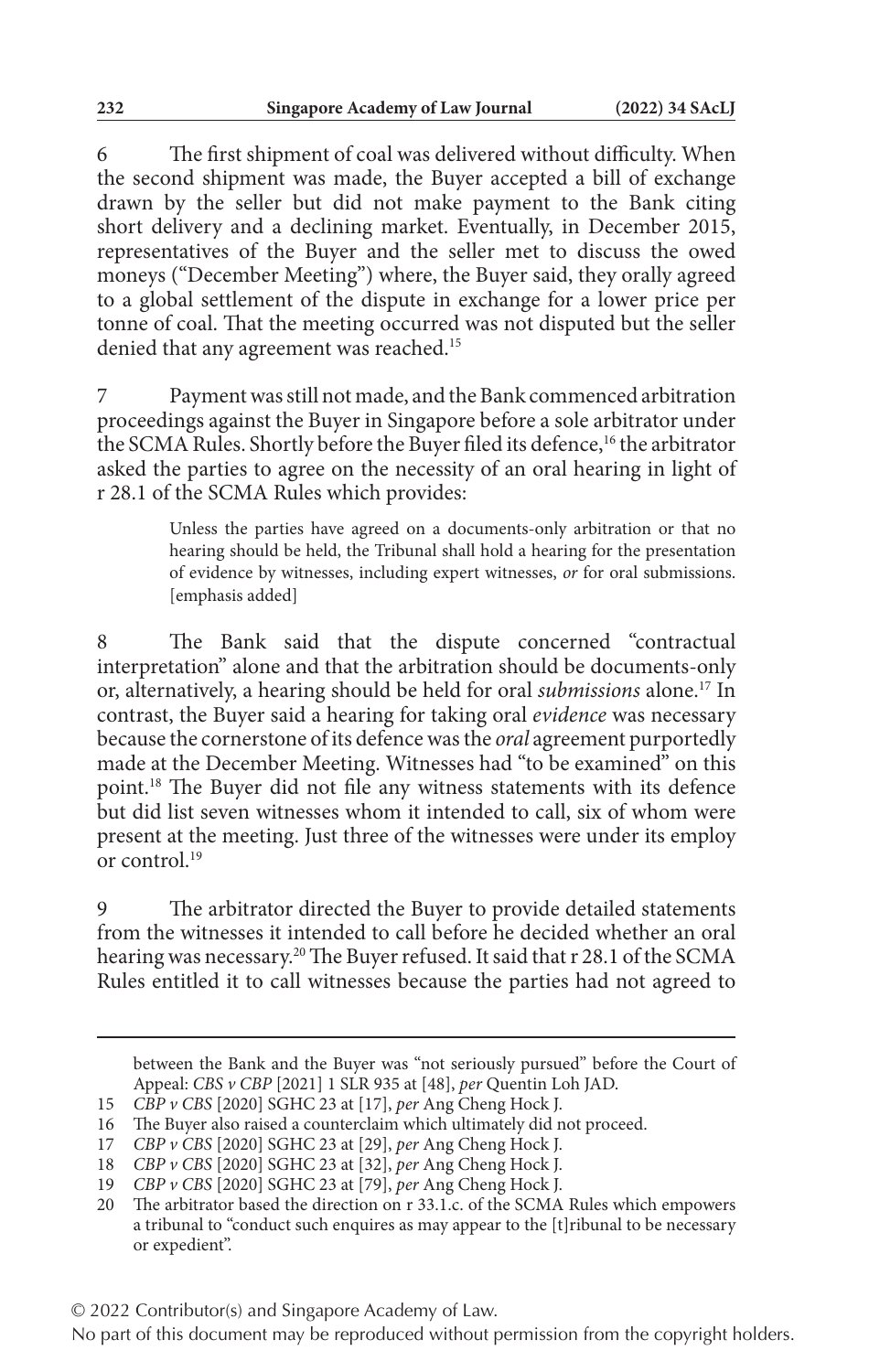documents-only arbitration. The arbitrator repeated the request some weeks later, adding that if the witness statements were not provided, the Buyer would be taken to have waived "any right to submit witness" testimony at an oral hearing.<sup>21</sup> The Buyer repeated its position.

10 The arbitrator then ordered a hearing for oral submissions only pursuant to r 28.1 of the SMCA Rules. Pursuant to the same rule, no witnesses would be called because the Buyer "had 'failed to provide witness statements or any evidence of the substantive value of presenting witnesses".<sup>22</sup> Central to the arbitrator's order was a reading of r 28.1 in which a hearing for the presentation of witness evidence was an *alternative* to a hearing for oral submissions.

11 The Buyer did not participate in the hearing.<sup>23</sup> The arbitrator then rendered a final award in favour of the Bank, including finding that an agreement for a lower price had not been made at the December Meeting.

## **II. Decision below:** *CBP v CBS* **[2020] SGHC 23**

12 Seeking to set aside the award, the Buyer's primary claim before the Singapore High Court was that the arbitrator's prohibition on oral testimony breached the rules of natural justice under s 24(*b*) of the IAA and Art 34(2)(*a*)(ii) of the UNCITRAL Model Law ("Model Law") as enacted in Singapore.<sup>24</sup> This encompassed its claim that it had been denied the right to be heard.<sup>25</sup> It was uncontroversial that an award could be set aside where an identified rule of natural justice was breached, the breach affected the award and the breach prejudiced a party's rights.<sup>26</sup> According to the Buyer, the arbitrator lacked discretion to limit the hearing to oral submissions and the prohibition on fact witness testimony breached the rules of natural justice. In turn, the breach had prejudiced the Buyer's rights.

13 Ang Cheng Hock J agreed. Turning first to r 28.1 of the SCMA Rules, a plain reading of the provision made clear that without the parties'

<sup>21</sup> *CBS v CBP* [2021] 1 SLR 935 at [25], *per* Quentin Loh JAD.

<sup>22</sup> *CBS v CBP* [2021] 1 SLR 935 at [27], *per* Quentin Loh JAD.

<sup>23</sup> *CBS v CBP* [2021] 1 SLR 935 at [28], *per* Quentin Loh JAD.

<sup>24</sup> *CBP v CBS* [2020] SGHC 23 at [48] and [50], *per* Ang Cheng Hock J. The Buyer also said that there was not a valid arbitration agreement but neither the High Court nor Court of Appeal found it necessary to consider this submission.

<sup>25</sup> *CBP v CBS* [2020] SGHC 23 at [50], *per* Ang Cheng Hock J; see also *ADG v ADI* [2014] 3 SLR 481 at [118], *per* Vinodh Coomaraswamy J.

<sup>26</sup> *Soh Beng Tee & Co Pte Ltd v Fairmount Development Pte Ltd* [2007] 3 SLR(R) 86 at [29], *per* Chan Sek Keong CJ.

<sup>© 2022</sup> Contributor(s) and Singapore Academy of Law.

No part of this document may be reproduced without permission from the copyright holders.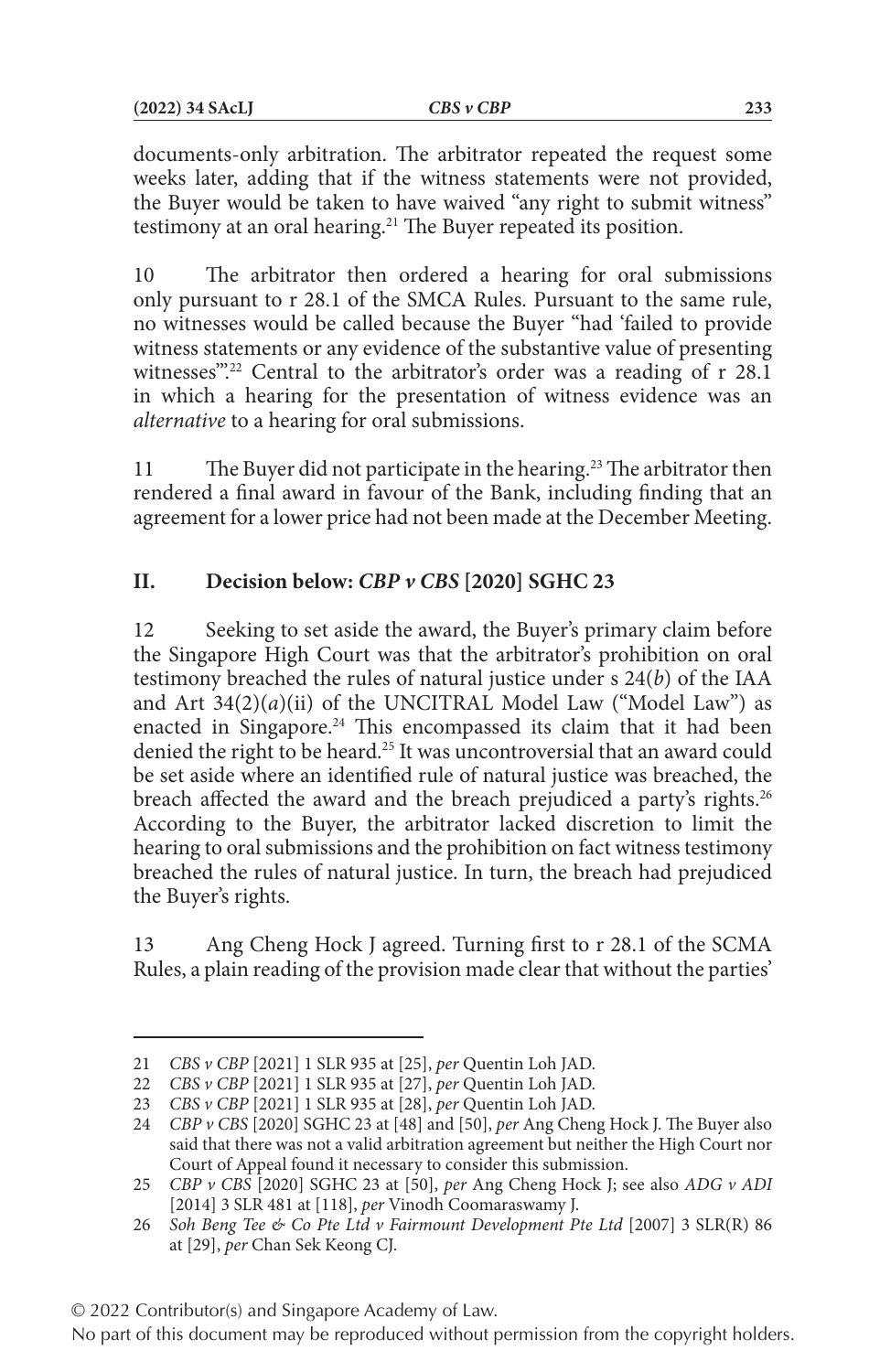agreement to documents-only arbitration, an oral hearing must be held.<sup>27</sup> It was not disputed that there was no such agreement.<sup>28</sup> Therefore, the central dispute was whether, as the Bank said, the arbitrator could direct that an oral hearing be held for oral submissions *or* for taking witness testimony, or if the Buyer was correct that a hearing was to be for making submissions *and* taking evidence. In Ang J's view, reading r 28.1 disjunctively was inconsistent with the provision's purpose, commentary accompanying the SCMA Rules,<sup>29</sup> and surrounding provisions.<sup>30</sup> In particular, r 30.5 of the SCMA Rules allows witnesses to submit written witness statements and specifically envisions those witnesses leading oral evidence or being cross-examined at a hearing. Thus, a submissionsonly hearing could only occur where the parties had decided not to lead oral evidence and forgo cross-examination. As such, r 28.1 did not grant "express" witness-gating powers; any power to limit or exclude witness testimony must come from another source.<sup>31</sup>

14 To this point, the Bank submitted that rr 25.1 and 25.2 of the SCMA Rules - which give the tribunal the "widest discretion ... allowed by the [IAA]" in conducting the proceedings "to ensure the just, expeditious, economical and final determination of the dispute" – empowered the arbitrator to gate all the Buyer's witnesses.<sup>32</sup> While his Honour did not finally decide whether the rule empowered the arbitrator to gate witnesses,<sup>33</sup> he had "significant doubt" that this rule allowed an arbitrator to "deny the calling of any, let alone all, of the witnesses".<sup>34</sup> In Ang J's view, the "fundamental utility" of witness-gating "is to prevent unnecessary delay".<sup>35</sup> However, any such power was subject to requirements of natural justice; efficiency on its own did not trump the need to ensure a just determination of the dispute.<sup>36</sup> This meant that while a tribunal could impose reasonable limits on witness testimony, "witnesses ought not to be rejected on the basis of efficiency or savings of costs" *unless* a tribunal has "a substantive basis to conclude that all the witnesses sought to be presented are irrelevant or superfluous".<sup>37</sup>

- 32 *CBP v CBS* [2020] SGHC 23 at [69], *per* Ang Cheng Hock J.
- 33 *CBP v CBS* [2020] SGHC 23 at [76], *per* Ang Cheng Hock J.
- 34 *CPB v CBS* [2020] SGHC 23 at [77], *per* Ang Cheng Hock J.
- 35 *CBP v CBS* [2020] SGHC 23 at [77], *per* Ang Cheng Hock J.
- 36 *CBP v CBS* [2020] SGHC 23 at [76], *per* Ang Cheng Hock J.

<sup>27</sup> *CBP v CBS* [2020] SGHC 23 at [56], *per* Ang Cheng Hock J.

<sup>28</sup> *CBP v CBS* [2020] SGHC 23 at [56], *per* Ang Cheng Hock J.

<sup>29</sup> *Commentary on the 3rd Edition of the Rules of SCMA* (Singapore Chamber of Maritime Arbitration, 2015).

<sup>30</sup> *CBP v CBS* [2020] SGHC 23 at [65], [67] and [88]–[91], *per* Ang Cheng Hock J.

<sup>31</sup> *CBP v CBS* [2020] SGHC 23 at [68], *per* Ang Cheng Hock J.

<sup>37</sup> *CBP v CBS* [2020] SGHC 23 at [77], *per* Ang Cheng Hock J.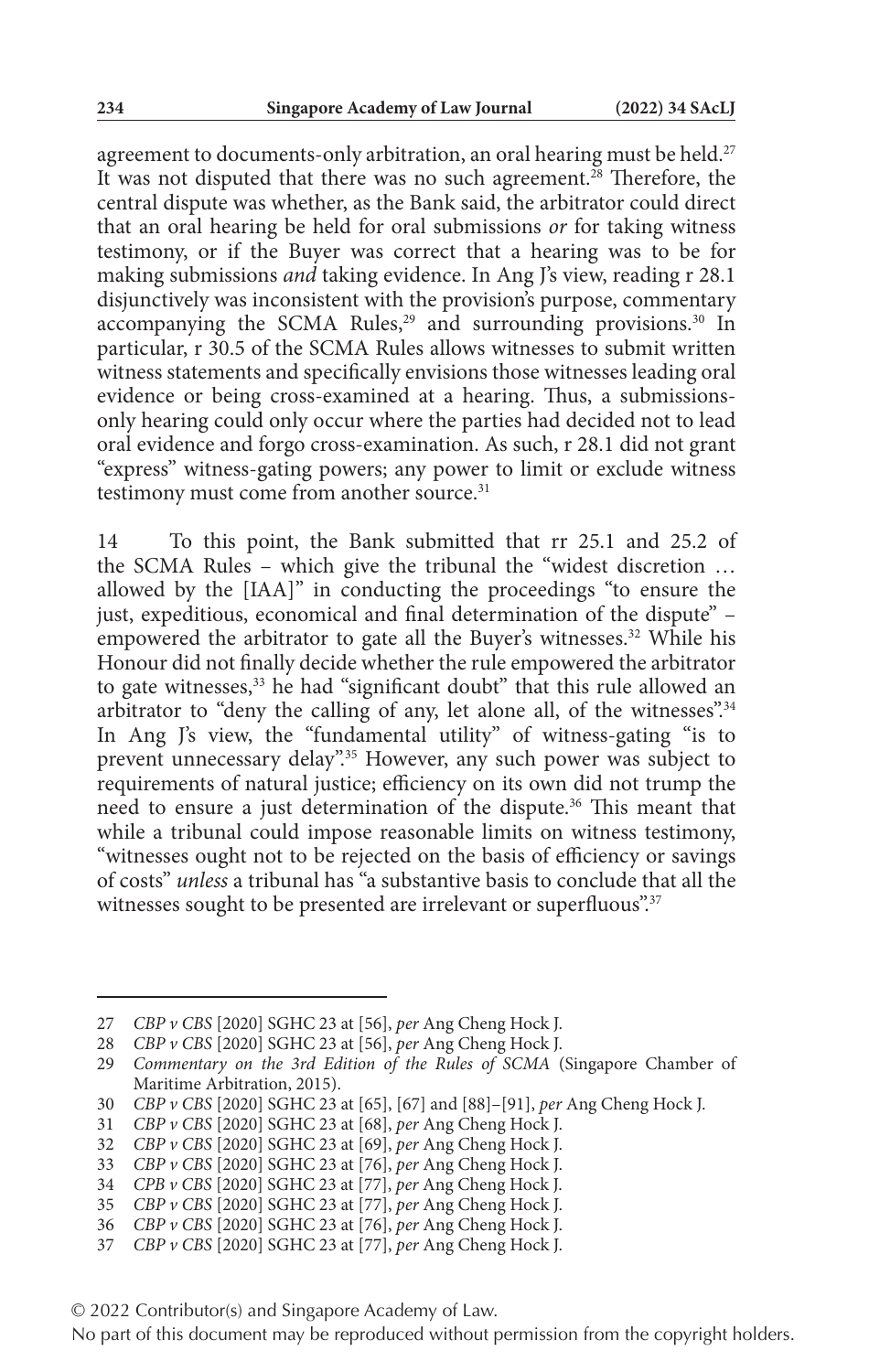15 As oral evidence of the December Meeting was clearly fundamental to the Buyer's defence, shutting out all witness testimony denied the Buyer an adequate opportunity to be heard. This breach of natural justice was directly connected to the final award in which the arbitrator entirely rejected the Buyer's claims regarding the December Meeting.38 Accordingly, the award was set aside.

## **III. Court of Appeal**

16 The Bank appealed. The Bank's main argument was that rr 25 and 28.1 of the SCMA Rules gave the arbitrator broad case management powers. In the circumstances, the arbitrator's decision to exclude all witness testimony was not a breach of natural justice because it did not fall outside what a reasonable tribunal might have done.<sup>39</sup>

17 In response, the Buyer contended that the High Court had given the SMCA Rules their proper meaning and there was a breach of natural justice. By prohibiting oral testimony, the arbitrator deprived the Buyer of its right to be heard because it could not lead evidence as to what actually transpired at the December Meeting. This refusal was directly relevant to the final award.40

18 Notably, between the High Court's decision in *CBP* and the appeal in *CBS*, the Court of Appeal released its ruling in *China Machine New Energy Corp v Jaguar Energy Guatemala LLC*41 ("*China Machine*"). That case considered Art 18 of the Model Law which requires that "each party shall be given a full opportunity" to present its case.<sup>42</sup> This provision reflects a "basal norm" of natural justice.<sup>43</sup> The court clarified that in Singapore "full" is not unlimited and must be balanced against considerations of reasonableness and fairness.<sup>44</sup> Not only is this reading consistent with

<sup>38</sup> *CBP v CBS* [2020] SGHC 23 at [93], *per* Ang Cheng Hock J.

<sup>39</sup> *CBS v CBP* [2021] 1 SLR 935 at [40]–[41], *per* Quentin Loh JAD. The Bank also said that the Buyer's defence on the merits in the arbitration had no merits of success – and, thus, could not be prejudiced – and that there was no causal connection between the purported breach and the making of the final award.

<sup>40</sup> *CBS v CBP* [2021] 1 SLR 935 at [44], *per* Quentin Loh JAD.

<sup>41</sup> [2020] 1 SLR 695.

<sup>42</sup> International Arbitration Act (Cap 143A, 2002 Rev Ed) s 3 and First Schedule, Art 18.

<sup>43</sup> James Allsop, "The Authority of the Arbitrator" (2014) 30(4) *Arbitration International* 639 at 649. See also *Soh Beng Tee & Co Pte Ltd v Fairmount Development Pte Ltd* [2007] 3 SLR(R) 86 at [42], *per* Chan Sek Keong CJ and *Cameron v Cole* (1944) 68 CLR 571 at 589, *per* Rich J.

<sup>44</sup> *China Machine New Energy Corp v Jaguar Energy Guatemala LLC* [2020] 1 SLR 695 at [96]–[97], *per* Sundaresh Menon CJ.

<sup>© 2022</sup> Contributor(s) and Singapore Academy of Law.

No part of this document may be reproduced without permission from the copyright holders.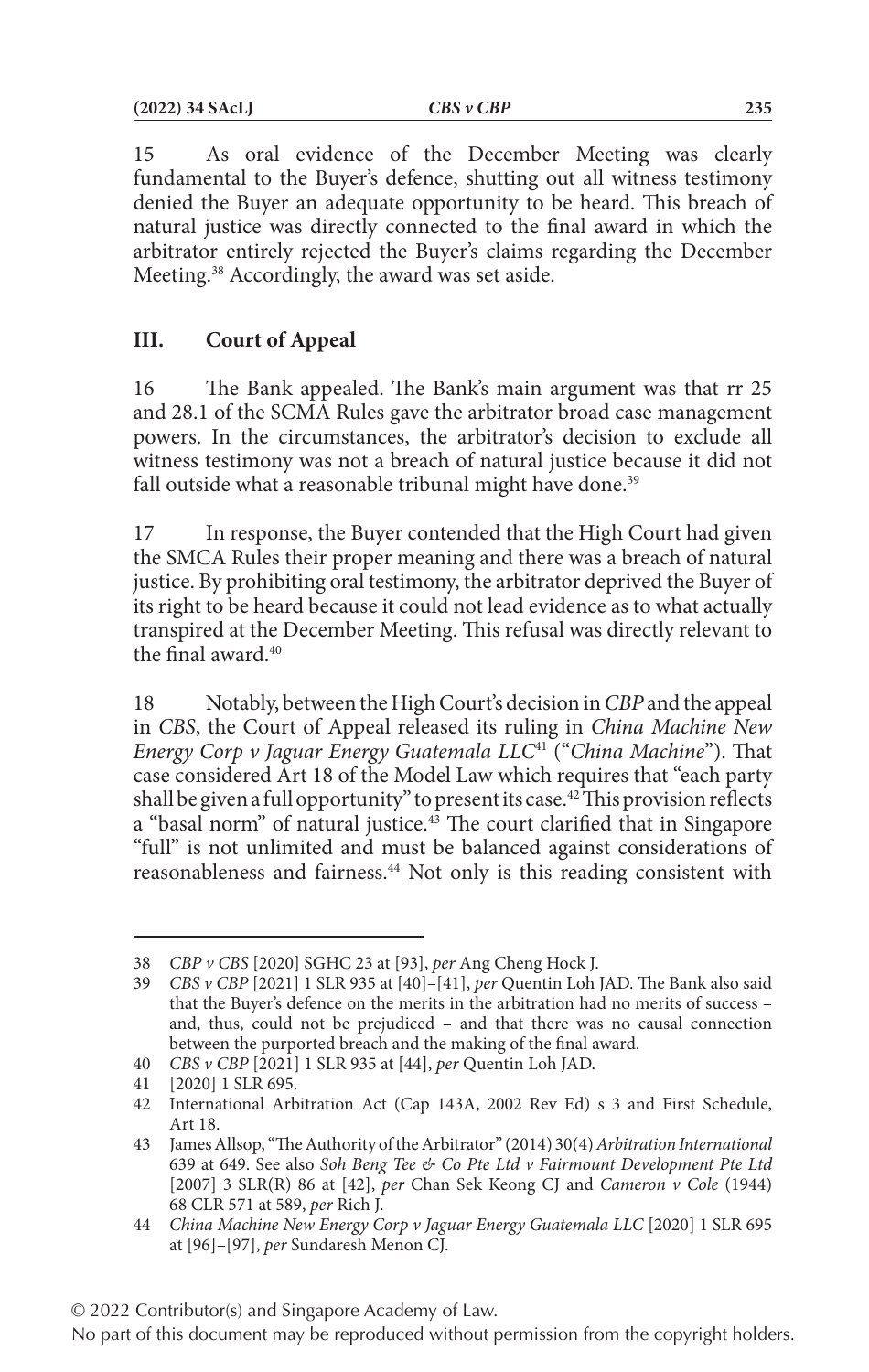the Model Law's *travaux*45 but it aligns with the position in Model Law jurisdictions, like Australia,<sup>46</sup> and non-Model Law jurisdictions, like the UK.<sup>47</sup> Its application is not without difficulty, however. Whether a party has had a "full opportunity" still falls to be determined within the specific circumstances of each case.48 Further, the threshold for interference with a tribunal's procedural decision is a "relatively high one", only done where a tribunal's conduct falls outside the range of what a reasonable tribunal might have done.<sup>49</sup> Thus, a tribunal's procedural decisions are given "substantial deference"<sup>50</sup>

19 With this in mind, the starting point for the court was r 28.1 of the SCMA Rules. The court rightly preferred Ang J's "holistic" interpretation of the provision and viewed the provision as providing for only two scenarios where a hearing was not needed: first, where the parties had agreed to a documents-only arbitration or, secondly, if the parties agreed that no hearing should be held.51 But where a hearing was required, the provision did not empower a tribunal to dictate the type of hearing to be convened or type of evidence a party may lead.<sup>52</sup> As such, r 28.1 did not grant "express" witness-gating powers.

20 This was said to be in contrast to r 16(a)(ii) of the London Maritime Arbitrators Association Terms 2017 ("LMAA Terms") and Art 8.2 of the International Bar Association Rules on the Taking of Evidence in International Arbitration 2010 ("IBA Rules"),<sup>53</sup> which the court characterised as "express witness-gating provisions".<sup>54</sup>

<sup>45</sup> See Howard M Holtzmann & Joseph E Neuhaus, *A Guide to the UNCITRAL Model Law on International Commercial Arbitration* (Kluwer Law International, 1989) at pp 551 and 559–60.

<sup>46</sup> International Arbitration Act 1974 (No 136) (Australia) s 18C.

<sup>47</sup> Arbitration Act 1996 (c 23) (UK) s 33; *ASM Shipping Ltd of India v TTMI Ltd of England* [2005] EWHC 2238 (Comm) at [20]–[25], *per* Morison J.

<sup>48</sup> *Triulzi Cesare SRL v Xinyi Group (Glass) Co Ltd* [2015] 1 SLR 114 at [125], *per* Belinda Ang Saw Ean J (quoted in *CBS v CBP* [2021] 1 SLR 935 at [51], *per* Quentin Loh JAD).

<sup>49</sup> *China Machine New Energy Corp v Jaguar Energy Guatemala LLC* [2020] 1 SLR 695 at [103]–[104], *per* Sundaresh Menon CJ.

<sup>50</sup> *China Machine New Energy Corp v Jaguar Energy Guatemala LLC* [2020] 1 SLR 695 at [103], *per* Sundaresh Menon CJ.

<sup>51</sup> The Court of Appeal and trial judge viewed "documents-only" arbitrations as potentially including witness statements: *CBP v CBS* [2020] SGHC 23 at [30], *per* Ang Cheng Hock J; *CBS v CBP* [2021] 1 SLR 935 at [56], *per* Quentin Loh JAD. This understanding has some support in Hong Kong: see *Tiago Ltd v China Master Shipping Ltd* [2010] HKEC 952.

<sup>52</sup> *CBS v CBP* [2021] 1 SLR 935 at [57], *per* Quentin Loh JAD.

<sup>53</sup> The International Bar Association Rules on the Taking of Evidence in International Arbitration ("IBA Rules") 2010 have been revised. Article 8.3 of the revised IBA Rules 2020 reproduces Art 8.2 of the IBA Rules 2010.

<sup>54</sup> *CBS v CBP* [2021] 1 SLR 935 at [69], *per* Quentin Loh JAD.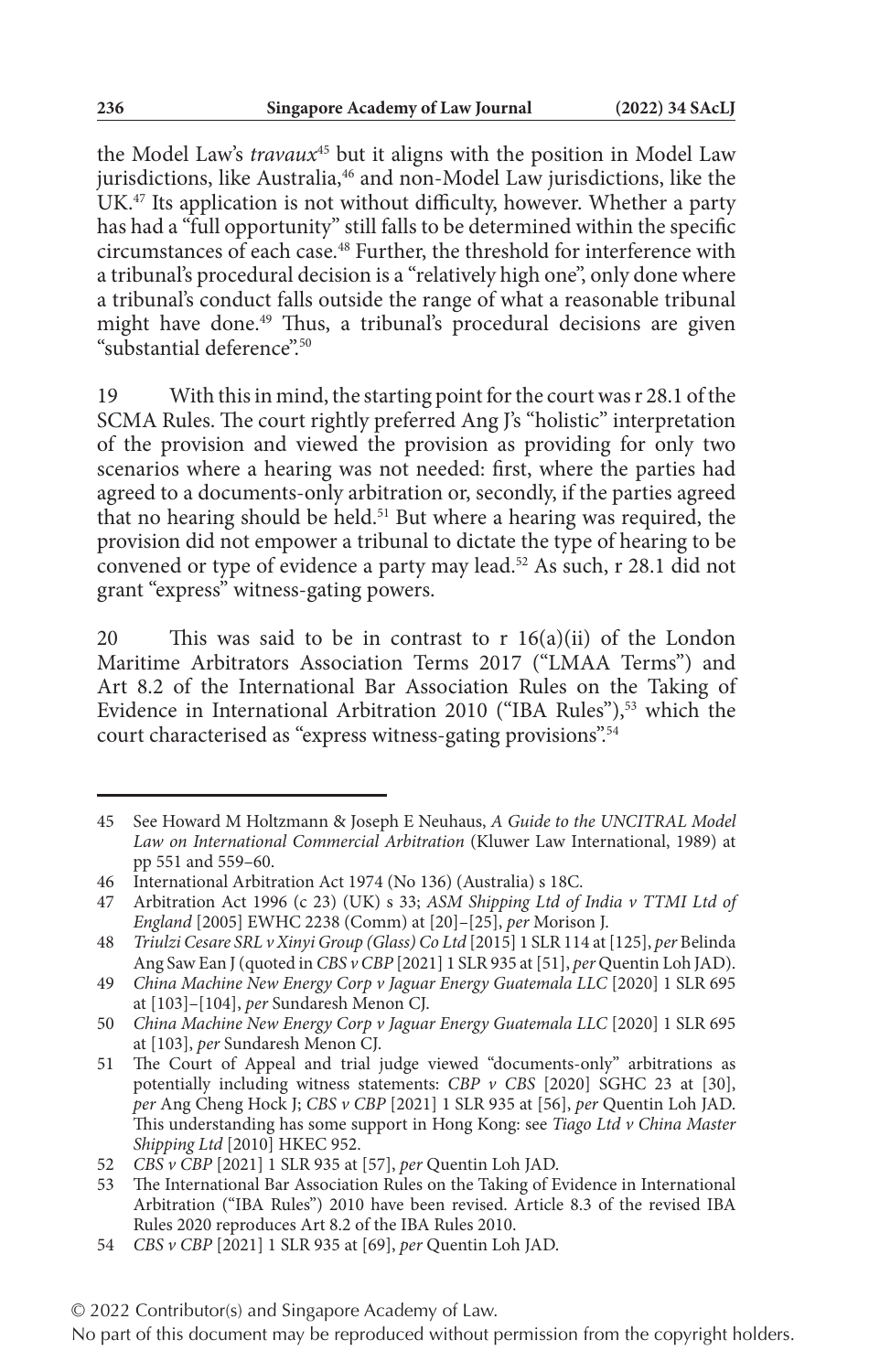21 That was not to say that an arbitrator could not *limit* some oral examination under the general case management powers set out in r 25.1 of the SCMA Rules.<sup>55</sup> Testimony might be limited, for example, where "evidence from multiple witnesses [is] repetitive or of little or no relevance to the issues".<sup>56</sup> But these powers were not unfettered and did not empower the arbitrator to bar all witnesses. As the court explained, a tribunal's procedural powers are subject to fundamental rules of natural justice.57 More specifically, the discretion in r 25.1 is tethered to the "just, expeditious and final" determination of the dispute. Notably, the court suggested that not all arbitral rules' general case management powers may extend to gating witnesses.58

22 In the circumstances of this case, though, excluding the entirety of the witnesses' oral testimony denied the Buyer a full opportunity to present its case. The arbitrator was also aware of the importance of the witnesses and had only limited witness-gating powers. Thus, the arbitrator's conduct did not fall within the range of what a reasonable tribunal might do.<sup>59</sup> As the witnesses were central to the Buyer's case, refusal to hear witness evidence affected the final award. Accordingly, the Court of Appeal dismissed the Bank's appeal.<sup>60</sup>

#### **IV. Commentary**

23 Oral testimony by fact witnesses is now a standard feature of international arbitration.<sup>61</sup> Such witnesses play a crucial role: their testimony can supplement and clarify written documents; it can also make the dispute "vivid".<sup>62</sup> Meanwhile, each party is also usually responsible for obtaining evidence and demonstrating its case.<sup>63</sup> In this context, calling a witness to give oral evidence is a strategic decision.<sup>64</sup> Thus, the ability

<sup>55</sup> *CBS v CBP* [2021] 1 SLR 935 at [78], *per* Quentin Loh JAD.

<sup>56</sup> *CBS v CBP* [2021] 1 SLR 935 at [61], *per* Quentin Loh JAD.

<sup>57</sup> *CBS v CBP* [2021] 1 SLR 935 at [62], *per* Quentin Loh JAD.

<sup>58</sup> *CBS v CBP* [2021] 1 SLR 935 at [65], *per* Quentin Loh JAD.

<sup>59</sup> *CBS v CBP* [2021] 1 SLR 935 at [78]–[79], *per* Quentin Loh JAD.

<sup>60</sup> *CBS v CBP* [2021] 1 SLR 935 at [90], *per* Quentin Loh JAD.

<sup>61</sup> Jeffrey Waincymer, *Procedure and Evidence in International Arbitration* (Kluwer Law International, 2012) at p 885.

<sup>62</sup> Christian Oetiker, "Witnesses before the International Arbitral Tribunal" (2007) 25(2) ASA Bulletin 253 at 253. Allowing a party's witness to give evidence may also increase that party's "buy-in" to the arbitral process in so far as it feels it is able to present its case in the way it wants.

<sup>63</sup> Judith Levine, "Can Arbitrators Choose Who to Call as Witnesses? (And What Can Be Done If They Don't Show Up?)" in *Legitimacy: Myths, Realities, Challenges* (Albert Jan Van den Berg ed) (Kluwer Law International, 2015) at pp 315 and 317.

<sup>64</sup> Anne Véronique Schlaepfer & Vanessa Alarcón Duvanel, "Direct and Re-Direct Examination" in *The Guide to Advocacy* (Stephen Jagusch & Philippe Pinsolle *(cont'd on the next page)*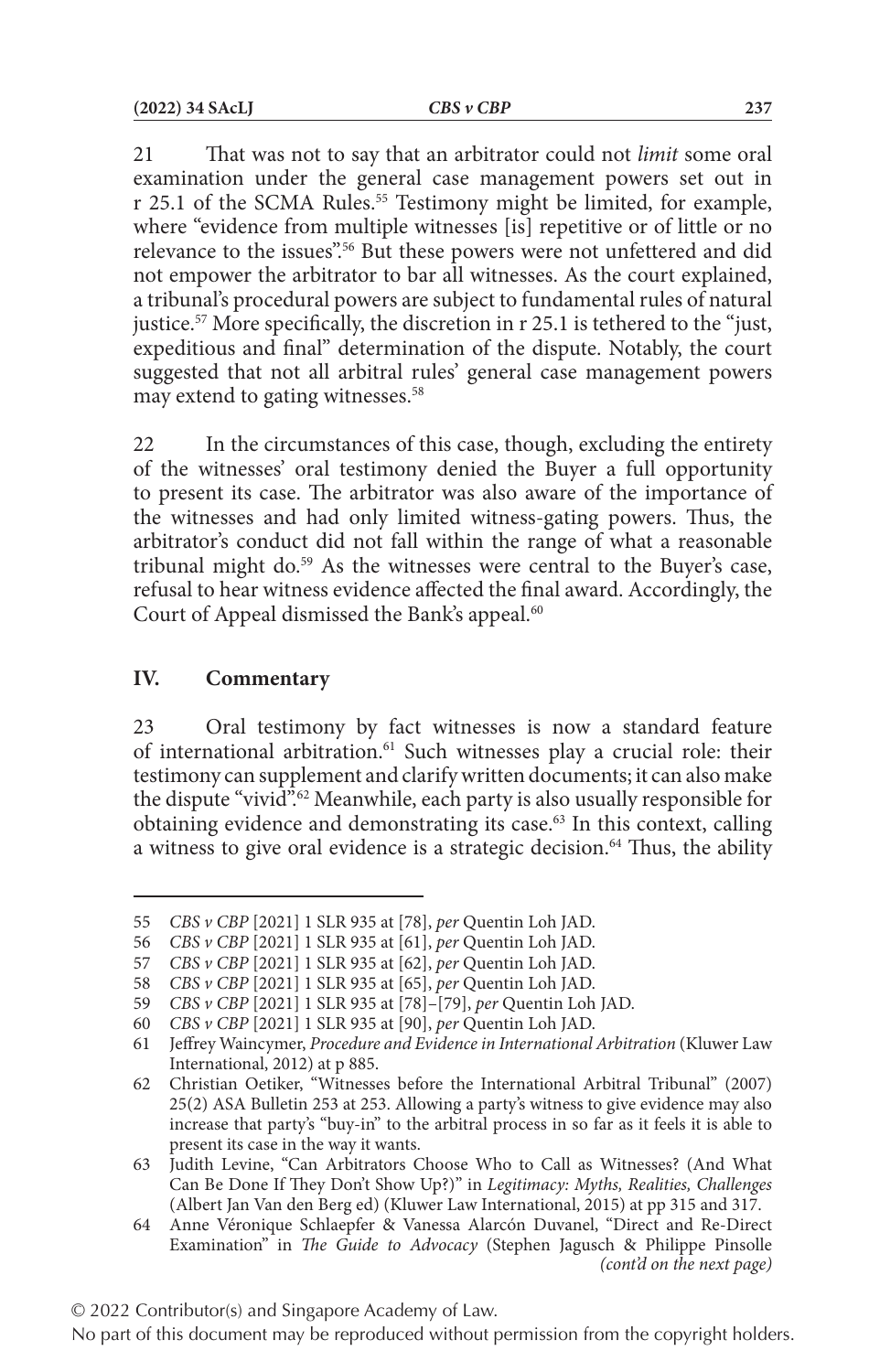to adduce witness testimony is directly linked to a party's opportunity to present its case and, by extension, considerations of natural justice.

24 On the other hand, not all witnesses will assist the tribunal. Oral testimony also is a time-consuming and expensive process;<sup>65</sup> witness examination often takes up most of the time allotted for an evidentiary hearing.<sup>66</sup> Even prior to the hearing, the common practices of counsel drafting witness statements and preparing witnesses to give evidence<sup>67</sup> increase costs and time. So too does counsel's preparation for crossexamination.

25 Despite this, it is not unusual for a tribunal to "hear virtually any witnesses whom the parties wish to present" and then decide what, if any, weight to give their evidence.<sup>68</sup> This approach appears, in part, motivated by concern that not doing so may lead an unsuccessful party to allege that it was denied natural justice.<sup>69</sup> Arbitrators have a duty to render an enforceable award<sup>70</sup> and denial of natural justice is one basis for setting aside or not enforcing an award.<sup>71</sup> This may lead to "due process paranoia" where a tribunal is reluctant to take procedural action for fear of an award being challenged.72 But while hearing any witness perhaps limits complaints of procedural unfairness, the approach sits uncomfortably with a tribunal's obligation to facilitate procedural efficiency. The question, then, is the extent of a tribunal's power to limit or exclude witness testimony.

gen eds) (Law Business Research Ltd, 3rd Ed, 2018) at pp 69 and 73. However, arbitral rules often give a tribunal power to require testimony by a particular witness on its own motion: see, *eg*, Arbitration Rules of the London Court of International Arbitration 2020 r 20.5.

<sup>65</sup> Jeffrey Waincymer, *Procedure and Evidence in International Arbitration* (Kluwer Law International, 2012) at p 885.

<sup>66</sup> Laurent Lévy & Lucy Ferguson Reed, "Managing Fact Evidence in International Arbitration" in *International Arbitration 2006: Back to Basics?* (Albert Jan Van den Berg ed) (Kluwer Law International, 2008) at pp 633 and 636–637.

<sup>67</sup> Jeffrey Waincymer, *Procedure and Evidence in International Arbitration* (Kluwer Law International, 2012) at pp 900 and 906.

<sup>68</sup> Michael W Bühler & Carrol Dorgan, "Witness Testimony Pursuant to the 1999 IBA Rules of Evidence in International Commercial Arbitration – Novel or Tested Standards" (2000) 17(1) *Journal of International Arbitration* 3 at 17–18.

<sup>69</sup> Judith Levine, "Can Arbitrators Choose Who to Call as Witnesses? (And What Can Be Done If They Don't Show Up?)" in *Legitimacy: Myths, Realities, Challenges* (Albert Jan Van den Berg ed) (Kluwer Law International, 2015) at pp 315 and 336.

<sup>70</sup> Alex Mills, *Party Autonomy in Private International Law* (Cambridge University Press, 2018) at p 271.

<sup>71</sup> New York Convention Art V(1)(b); Model Law Arts 34(2)(*a*)(ii) and 36(1)(*a*)(ii).

<sup>72</sup> Peter Berger & J Ole Jensen, "Due Process Paranoia and the Procedural Judgment Rule: A Safe Harbour for Procedural Management Decisions by International Arbitrators" (2016) 32(3) *Arbitration International* 415 at 420.

No part of this document may be reproduced without permission from the copyright holders.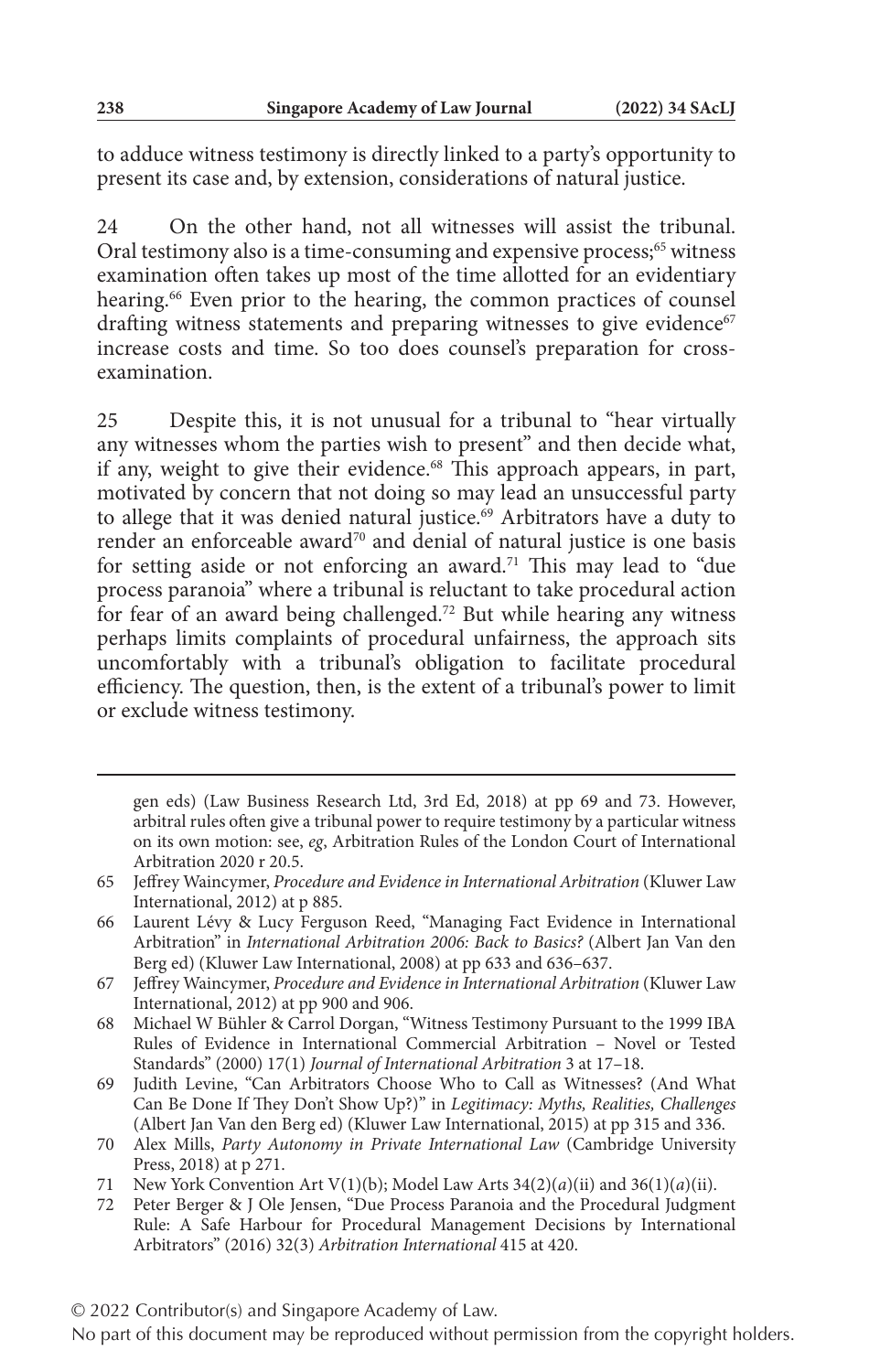26 In Singapore, the IAA is the starting point for considering the power of tribunals to gate witnesses in an international commercial arbitration. Article 19 of the Model Law provides that the parties are free to agree on the procedure in the arbitration but, absent such agreement, the tribunal may "conduct the arbitration in such manner as it considers appropriate", subject to equal treatment of the parties under Art 18.73 On its face, this broad provision encompasses fact witness testimony but offers no specific guidance. However, where the parties have not agreed on a procedural matter, the tribunal has broad power to make directions on that point. It is also uncontroversial that party agreement before the arbitration was initiated or tribunal was constituted binds the tribunal.74 This reflects the core principle of party autonomy.

27 It is less clear whether a tribunal is bound by the parties' agreement on the adducing of oral evidence where the agreement was made *after* the tribunal was constituted. On one view, such agreement "should be given primacy".<sup>75</sup> The better view, arguably, is that the parties' ability to determine whether fact witnesses must be heard is reduced after the tribunal's constitution.76 First, Art 19 of the Model Law is not a mandatory provision.<sup>77</sup> Further, Art 24 gives the tribunal discretion to convene an oral hearing for the presentation of "evidence" – which does not solely refer to oral testimony.78 Additional powers which the IAA confers on a tribunal also do not deal with the tribunal's power to exclude or limit oral testimony.79 Moreover, exclusion of fact witnesses is closely linked with a tribunal's power over hearings and evidence, including "the power to determine the admissibility, relevance, materiality and weight of any evidence".80 While this is also subject to party agreement, to allow parties to amend the power after the tribunal had been constituted, for example by precluding the tribunal from determining admissibility, would fundamentally alter the basis upon which the tribunal agreed to

<sup>73</sup> International Arbitration Act (Cap 143A, 2002 Rev Ed) s 3(1) and First Schedule, Art 19.

<sup>74</sup> Subject to natural justice being observed: see *Brunswick Bowling & Billiards Corp v Shanghai Zhonglu Industrial Co Ltd* [2009] 5 HKC 1 at [84]–[89], *per* Lam J.

<sup>75</sup> Thomas H Webster, *Handbook of UNCITRAL Arbitration* (Sweet & Maxwell Ltd, 3rd Ed, 2019) at p 299.

<sup>76</sup> For general discussion of the shift in control during an arbitration, see Thomas H Webster, "Party Control in International Arbitration" (2003) 19(2) *Arbitration International* 119.

<sup>77</sup> Howard M Holtzmann & Joseph E Neuhaus, *A Guide to the UNCITRAL Model Law on International Commercial Arbitration* (Kluwer Law International, 1989) at p 583.

<sup>78</sup> International Arbitration Act (Cap 143A, 2002 Rev Ed) First Schedule, Art 24(1); see also Art 20(2).

<sup>79</sup> See, *eg*, International Arbitration Act (Cap 143A, 2002 Rev Ed) ss 12 and 13.

<sup>80</sup> International Arbitration Act (Cap 143A, 2002 Rev Ed) First Schedule, Art 19(2).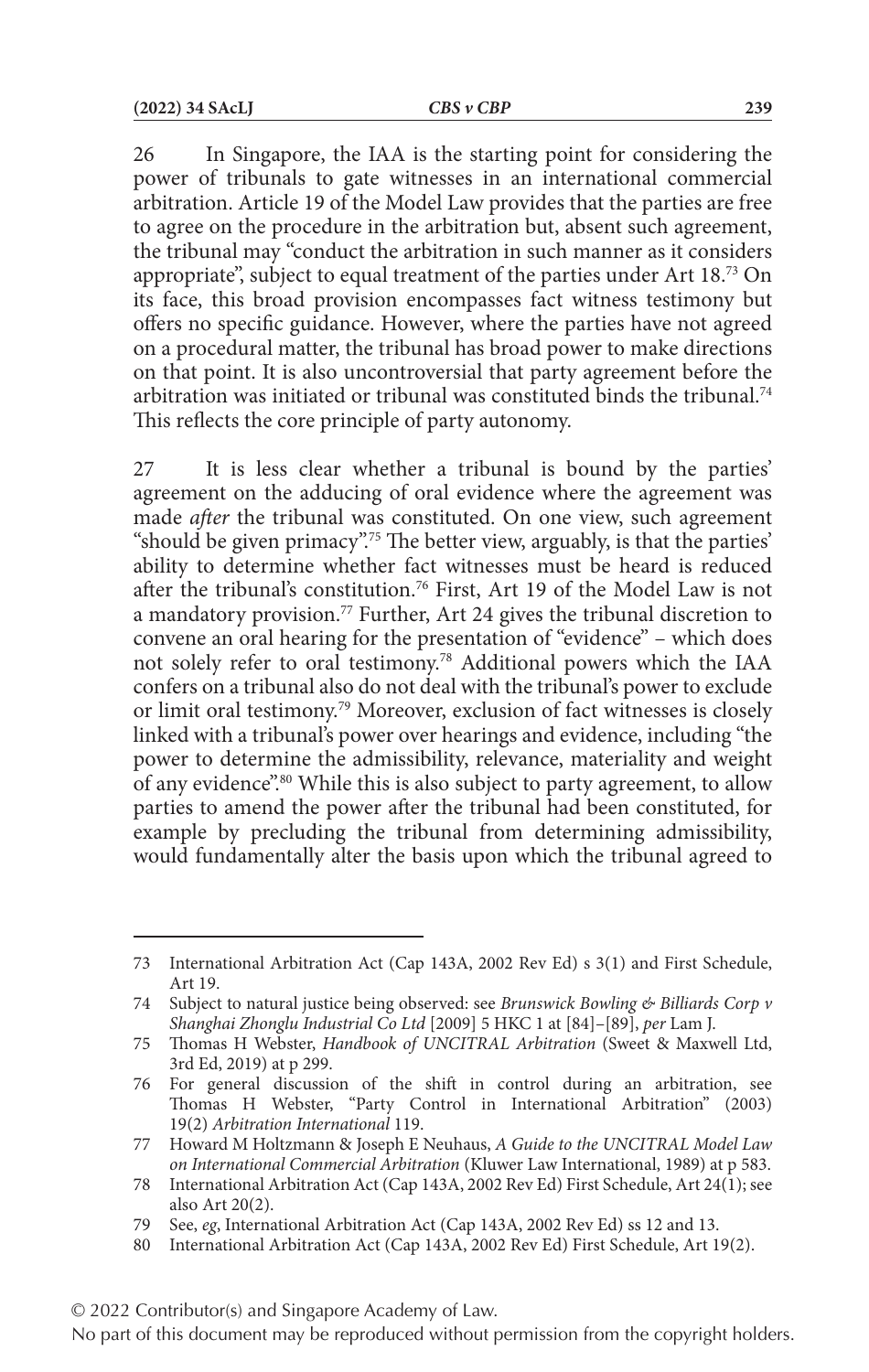arbitrate the dispute. In practice, though, tribunals generally defer to parties' agreements made during the arbitration.

28 Still, as *CBS* demonstrates, parties often disagree during an arbitration on the inclusion or extent of witness testimony. Beyond Arts 18, 19 and 24 of the Model Law, though, the IAA gives little guidance to tribunals regarding their power over witness testimony.

29 A corollary of *China Machine*, however, is that the precise bounds of natural justice in an arbitration depend on the matrix of facts and circumstances surrounding that proceeding. One such fact or circumstance is the set of arbitration rules chosen to govern the parties' dispute. Absent a mandatory requirement of the IAA or the parties' arbitration agreement, these rules, alongside applicable legislation at the seat of arbitration, set out the parameters within which natural justice operates. The result is that what constitutes a breach of natural justice in an arbitration under one set of rules may not be a breach of natural justice under another. Thus, close consideration of the relevant arbitral rules is required.

30 To this point, commentators rarely distinguish between the witness-gating powers granted to tribunals under different sets of rules.<sup>81</sup> Similarly, in *CBS*, the Court of Appeal concluded that the SCMA Rules did not provide an express witness-gating power but that the LMAA Terms and the IBA Rules did.<sup>82</sup> The broad characterisation deserves further examination.

## *A. London Maritime Arbitrators Association Terms*

31 The LMAA Terms empower a tribunal to decide all procedural and evidentiary matters, having regard to party agreement where appropriate.<sup>83</sup> This includes the power to decide "whether ... there should be oral *or* written evidence *or* submissions in arbitration" [emphasis added].<sup>84</sup> Unlike the SMCA Rules, the natural reading of the provision is disjunctive. A tribunal has the power to direct that there be oral evidence,

<sup>81</sup> See, *eg*, Jean-François Poudret & Sebastien Besson, *Comparative Law of International Arbitration* (Stephen V Berti & Annette Ponti trans) (Sweet & Maxwell, 2nd Ed, 2007) at p 558; Julian D M Lew, Loukas A Mistelis & Stefan M Kröll, *Comparative International Commercial Arbitration* (Kluwer Law International, 2003) at p 573; Jeffrey Waincymer, *Procedure and Evidence in International Arbitration* (Kluwer Law International, 2012) at p 888.

<sup>82</sup> *CBS v CBP* [2021] 1 SLR 935 at [69], *per* Quentin Loh JAD.

<sup>83</sup> London Maritime Arbitrators Association Terms 2017 r 14(a).

<sup>84</sup> London Maritime Arbitrators Association Terms 2017 r 14(b).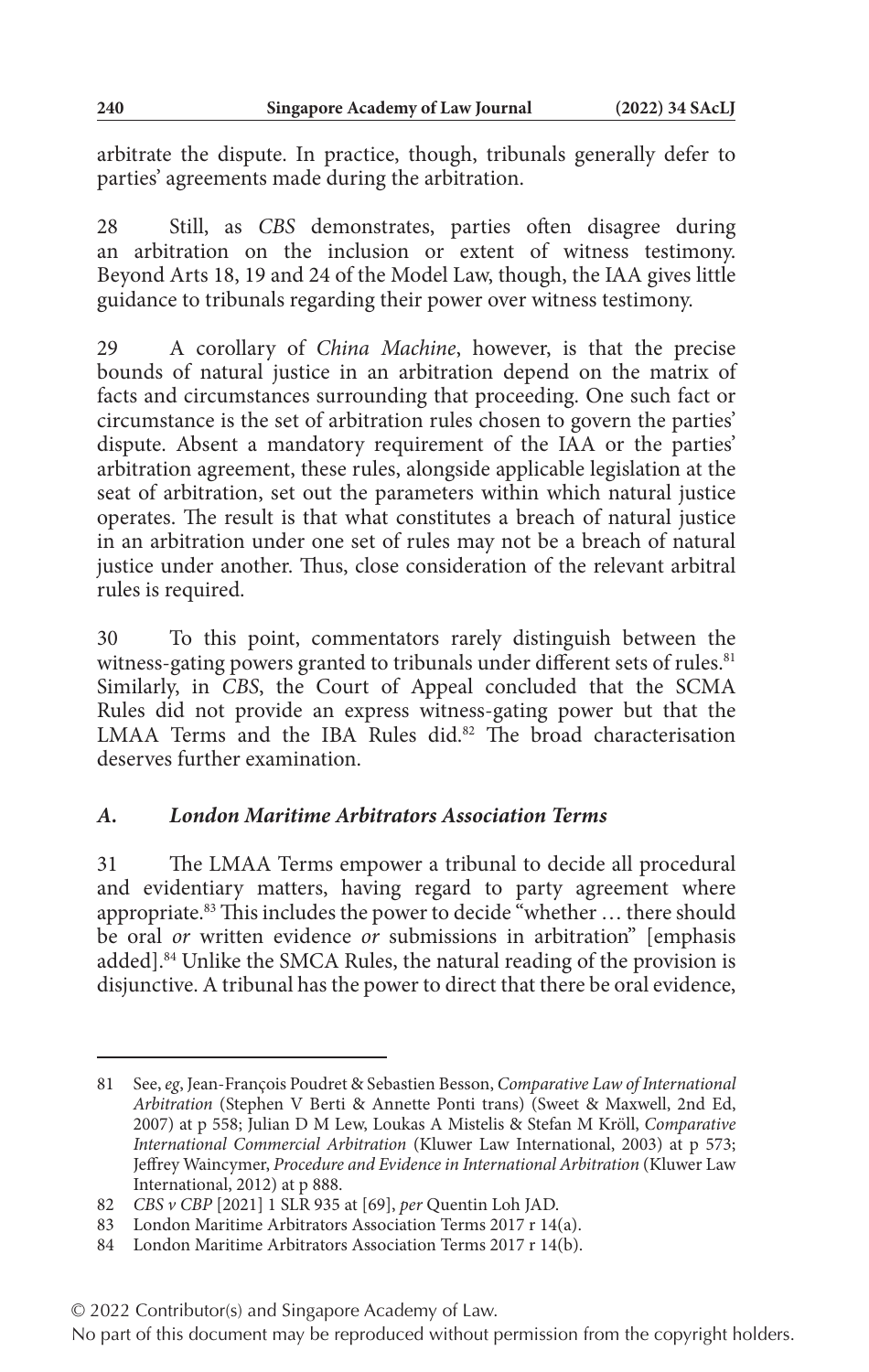oral submissions, written evidence or written submissions, or some combination of them.

32 Rule 16 of the LMAA Terms further sets out "specific powers", including to "(i) direct either that no expert evidence be called on any issue(s) or  $\ldots$  (ii) limit the number of expert witnesses to be called by any party".85 The power is to be exercised "in a suitable case so as to avoid unnecessary delay or expense, and so as to provide a fair means for the resolution of the matters falling to be determined". Thus, while the power cannot be exercised open-endedly, the LMAA Terms clearly empower a tribunal to exclude expert witnesses.

33 The LMAA Terms do not expressly refer to fact witnesses. This may reflect that the majority of maritime arbitrations proceed on a documents-only basis and witness evidence, if any, is provided by experts.<sup>86</sup> The LMAA Terms do, however, envision the presentation of fact witnesses, and even oral examination, in the Questionnaire which the parties must complete if the parties do not agree to documents-only arbitration.<sup>87</sup> Read in this light, the tribunal's further power to "decide" *whether* and to what *extent* there should be oral or written evidence or submissions in the arbitration" [emphasis added] implicitly extends to fact witness testimony.<sup>88</sup>

34 As such, the LMAA Terms include three distinct, express witnessgating powers. Subject to the rules of natural justice and any agreement to the contrary, a tribunal is able to exclude a single witness, exclude all witnesses and/or limit witness testimony.

## *B. International Bar Association Rules on the Taking of Evidence in International Arbitration*

35 Article 8.2 of the IBA Rules similarly gives the tribunal "complete control" over the evidentiary hearing and reads, in pertinent part, "[t]he Arbitral Tribunal may limit *or* exclude any question to, answer by or appearance of a witness, if it considers such question, answer or appearance to be irrelevant, immaterial, unreasonably burdensome,

<sup>85</sup> London Maritime Arbitrators Association Terms 2017 r 16(a). These powers are expressed to be in addition to those provided by the Arbitration Act 1996 (c 23) (UK).

<sup>86</sup> Ian Gaunt, "Maritime Arbitration in London: Publication of Awards, Appeals, and the Development of English Commercial Law" in *The Role of Arbitration in Shipping Law* (Miriam Goldby & Loukas Mistelis eds) (Oxford University Press, 2016) at pp 149 and 153.

<sup>87</sup> London Maritime Arbitrators Association Terms 2017 Third Schedule.

<sup>88</sup> London Maritime Arbitrators Association Terms 2017 r 14(b).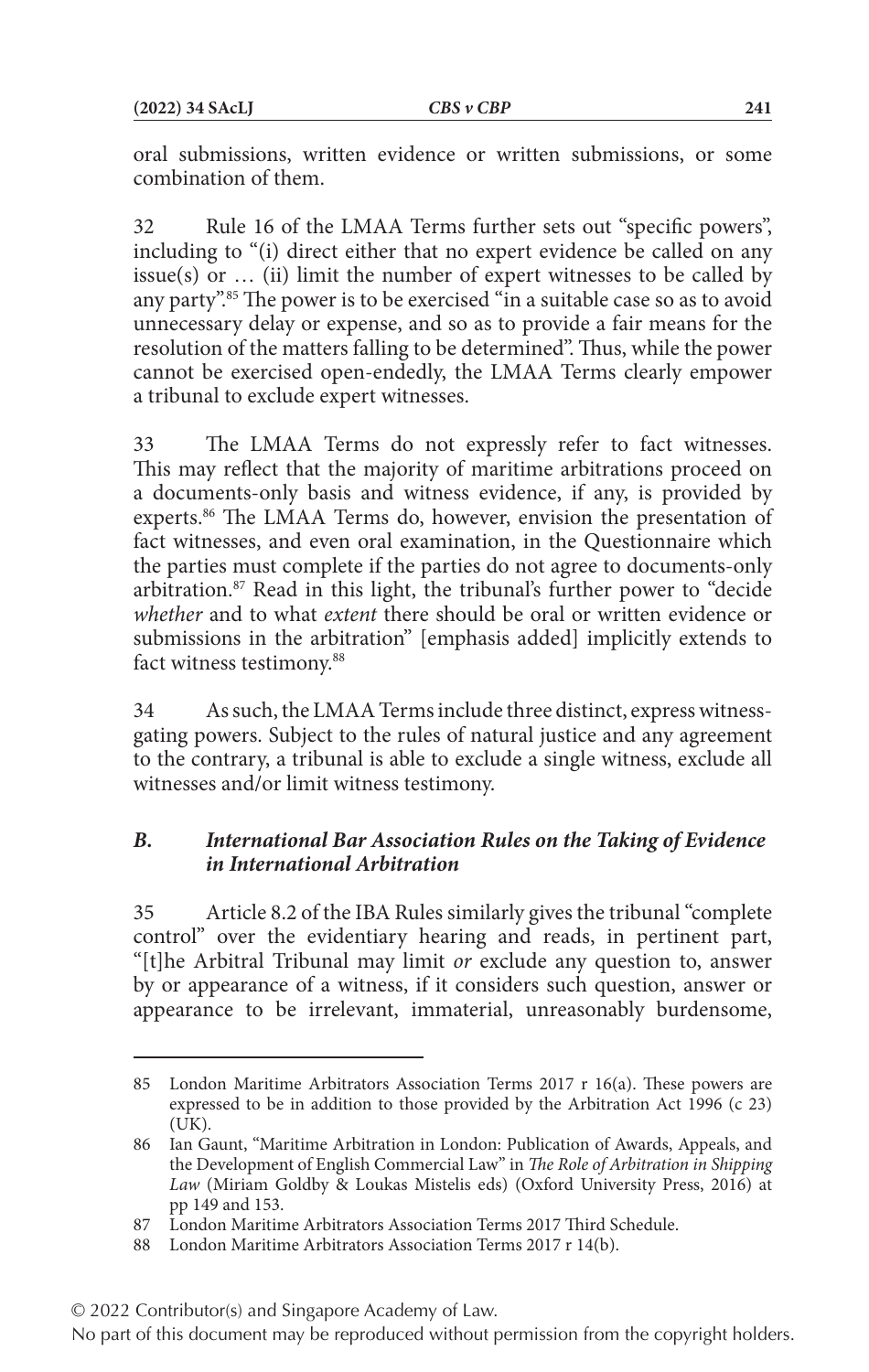duplicative" [emphasis added].<sup>89</sup> The provision gives the tribunal two express powers: a power to limit testimony at the evidentiary hearing and a power to exclude a witness from giving oral evidence. While these powers may overlap, they are distinct. When the tribunal limits the appearance of a witness, the witness may still provide evidence on other matters.90 Excluding a witness, in contrast, precludes the witness from giving evidence at all.

36 Notably, the article is expressed more narrowly (may exclude "*a* witness" [emphasis added]) than the LMAA Terms ("whether there should be oral … evidence"; "no expert evidence be called"). This suggests that the IBA Rules allow a tribunal to exclude a particular witness but that the power is not aimed at a blanket exclusion of all a party's witnesses (unless only one witness was proposed to be called). A narrow reading of the express power to exclude witnesses also aligns with the requirement in Art 8.2 of the IBA Rules that the exercise of the powers is explicitly contingent on the witness's appearance being irrelevant, immaterial, burdensome or duplicative. It also accords with Arts 8.1 and 8.7 which envision a party relying on oral testimony at the hearing.

37 An additional consideration regarding Art 8.2 is the status of the IBA Rules in the particular arbitration. The IBA Rules are not arbitral rules or independently binding. Unless they are expressly incorporated into the arbitration agreement, which rarely happens, they must be brought into the arbitration.<sup>91</sup> One way is for the IBA Rules to be adopted to "govern the taking of evidence", often in the form of Procedural Order No 1. When this is done, the IBA Rules and Art 8.2 clearly give the tribunal witness-gating powers.<sup>92</sup> Alternatively, tribunals commonly choose not to adopt the IBA Rules outright but, rather, simply to "be guided by"

<sup>89</sup> The International Bar Association Rules on the Taking of Evidence in International Arbitration (2010) have been revised since *CBS v CBP* [2021] 1 SLR 935 was argued but the relevant provisions are expressed in near-identical terms: see International Bar Association Rules on the Taking of Evidence in International Arbitration (2020) Art 8.3. The tribunal may also exclude witness evidence on one of the grounds set out in Art 9.2. These grounds are not relevant to the present discussion.

<sup>90</sup> Unless the witness has been called to give evidence on only the particular topic which the tribunal has limited.

<sup>91</sup> Peter Ashford, *The IBA Rules on the Taking of Evidence in International Arbitration: A Guide* (Cambridge University Press, 2013) at p 29.

<sup>92</sup> International Bar Association Rules on the Taking of Evidence in International Arbitration (2010) Art 1.1; International Bar Association Rules on the Taking of Evidence in International Arbitration (2020) Art 1.1; *ALC v ALF* [2010] SGHC 231 at [28], *per* Crystal Tan Huiling AR.

No part of this document may be reproduced without permission from the copyright holders.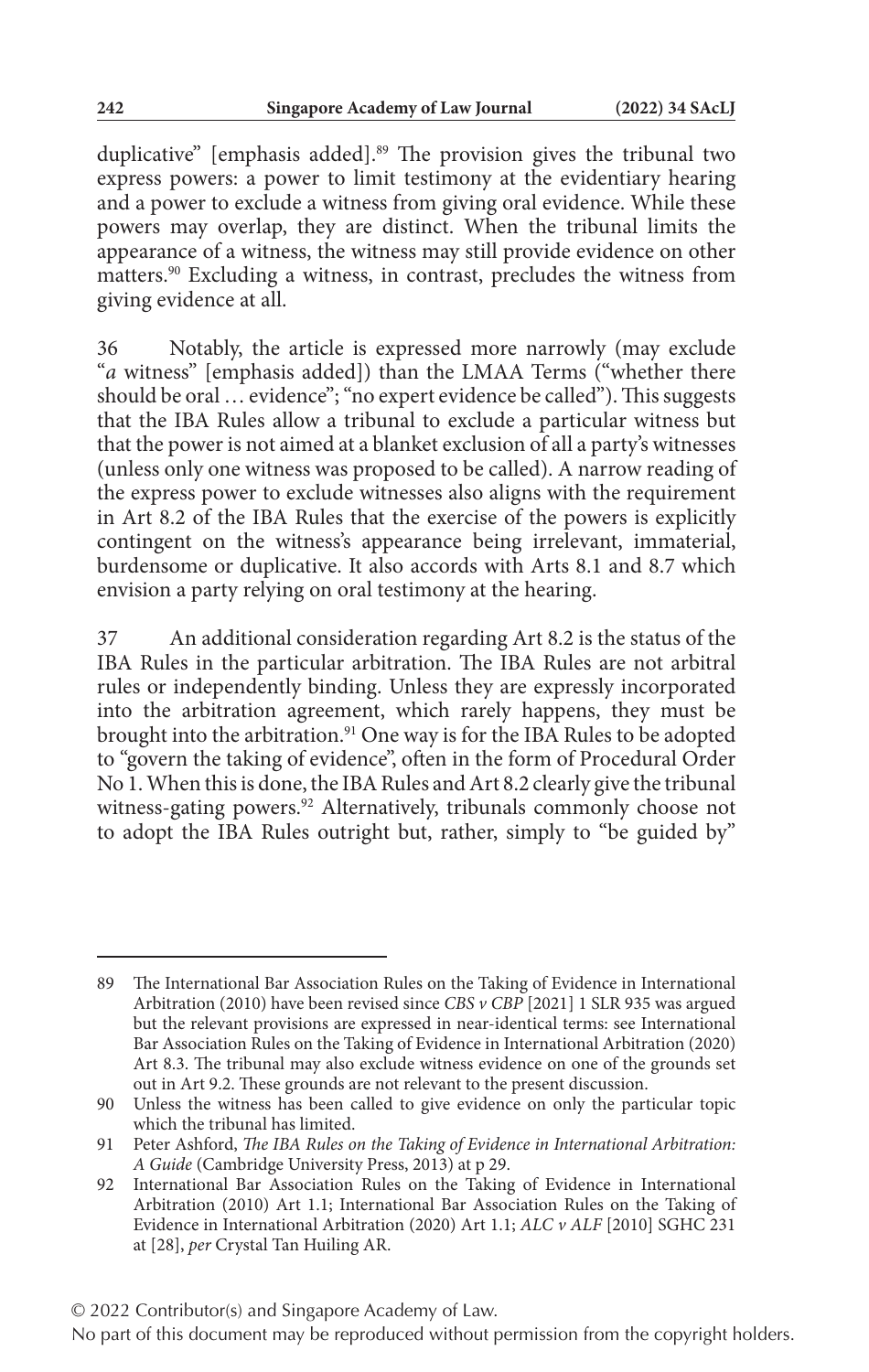them.93 Whether the tribunal receives any witness-gating powers from the IBA Rules in such a case is an open question.

## *C. Arbitration Rules of the Singapore International Arbitration Centre*

38 The Arbitration Rules of the Singapore International Arbitration Centre94 ("SIAC Rules") allow a tribunal to conduct the arbitration "as it considers appropriate" and provides three express powers over fact and expert witness testimony.<sup>95</sup> One is the general power to exercise its discretion to "exclude cumulative or irrelevant *testimony*" in the conduct of proceedings [emphasis added].<sup>96</sup> This power is one of limitation and allows the tribunal to exclude *some* oral or written testimony that it considers to be irrelevant. A tribunal also "may allow, refuse or limit the *appearance* of witnesses to give oral evidence at any hearing" [emphasis added].97 The second power, which is a broader exclusion power, enables a tribunal to prohibit *witnesses* from giving any or particular oral evidence at a *hearing*. Both powers are tied to "ensur[ing] the fair, expeditious, economical and final resolution of the dispute".<sup>98</sup>

39 Unlike the LMAA Terms or IBA Rules, though, these powers may only be used "after consulting with the parties". As such, there is a procedural condition on the tribunal's ability to constrain witness testimony. While this does not mean that a tribunal, after consulting the parties, is bound to follow the parties' agreement on witnesses,<sup>99</sup> tribunals are generally hesitant to ignore party consensus.

40 A third power emerges from the tribunal's power to direct that a hearing be held "for the presentation of evidence and/or for oral submissions".100 A hearing must be held on the request of a party unless the

<sup>93</sup> Gary B Born, *International Commercial Arbitration* (Kluwer Law International, 3rd Ed, 2020) at p 2,377.

<sup>94</sup> 6th Ed, 2016.

<sup>95</sup> Arbitration Rules of the Singapore International Arbitration Centre (3rd Ed, 2016) Art 19.1.

<sup>96</sup> Arbitration Rules of the Singapore International Arbitration Centre (3rd Ed, 2016) Art 19.4.

<sup>97</sup> Arbitration Rules of the Singapore International Arbitration Centre (3rd Ed, 2016) Art 25.2.

<sup>98</sup> Arbitration Rules of the Singapore International Arbitration Centre (3rd Ed, 2016) Art 19.1.

<sup>99</sup> John Choong, Mark Mangan & Nicholas Lingard, *A Guide to the SIAC Arbitration Rules* (Oxford University Press, 2nd Ed, 2018) at p 162.

<sup>100</sup> Arbitration Rules of the Singapore International Arbitration Centre (3rd Ed, 2016) Art 24.1.

<sup>© 2022</sup> Contributor(s) and Singapore Academy of Law.

No part of this document may be reproduced without permission from the copyright holders.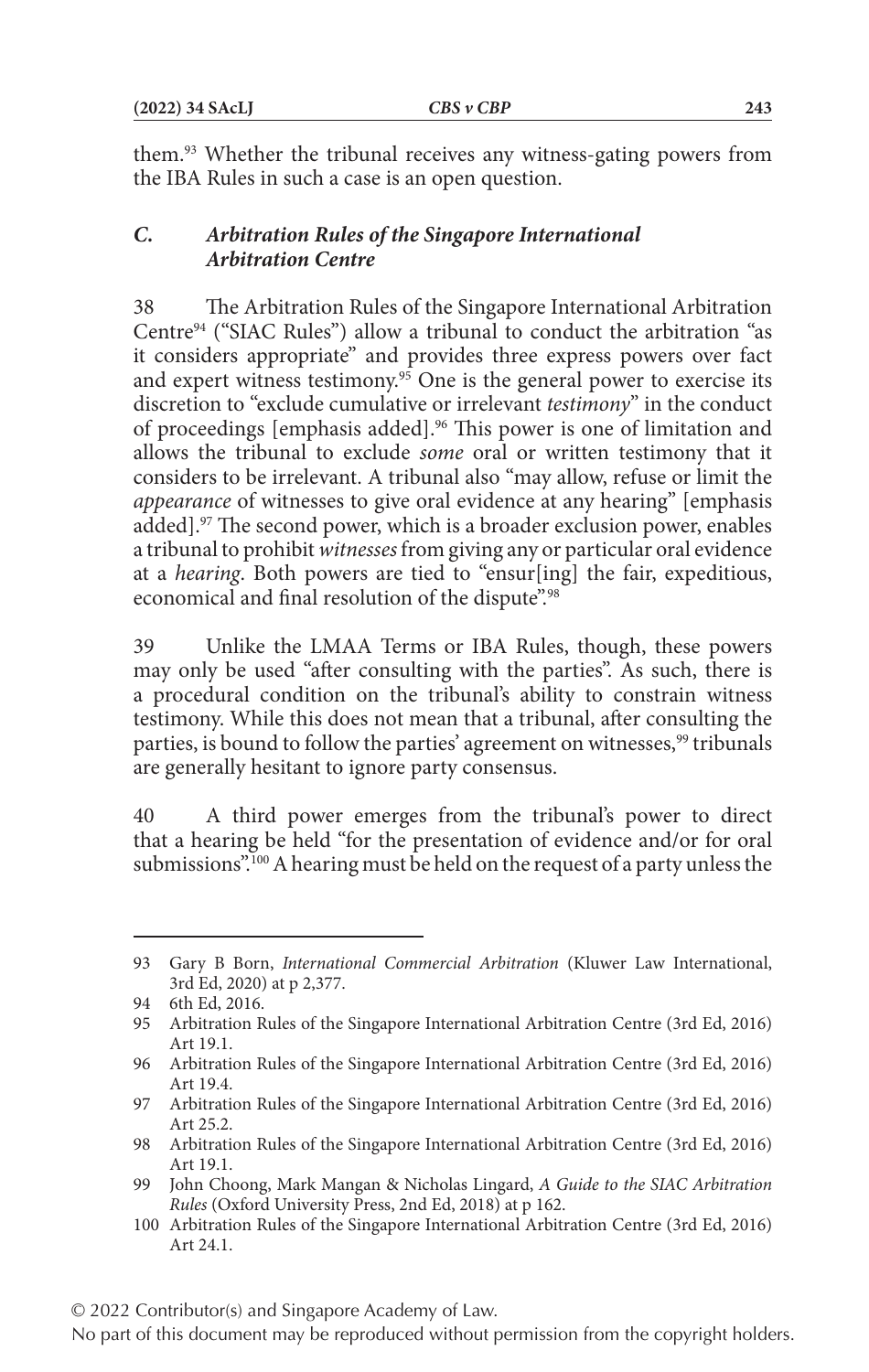parties have agreed to a documents-only arbitration.<sup>101</sup> The tribunal may also require a hearing *sua sponte*. But unlike the SCMA Rules, the term "and/or" clearly envisions disjunctive application, allowing a tribunal to convene a hearing for oral submissions only. Thus, where the parties have agreed for there to be no oral evidence or disagree on the inclusion of oral evidence at the hearing, the tribunal may direct that the hearing be for oral submissions only. A trickier issue is whether this power to exclude witnesses by convening a hearing for submissions only can be exercised despite party agreement that witnesses be called. Article 19.1 of the SIAC Rules gives the tribunal power to conduct the proceedings and merely requires "consultation" with the parties. Where the parties and tribunal disagree, the tribunal arguably "has the final say".<sup>102</sup>

41 In any event, the SIAC Rules provide more permutations of an express power to exclude or limit fact witnesses' oral testimony than the LMAA Terms or IBA Rules do, but the exercise of the powers is bounded by the requirement of consultation with the parties.

## *D. Rules of Arbitration of the International Chamber of Commerce*

42 In contrast, the Rules of Arbitration of the International Chamber of Commerce (2021) ("ICC Rules 2021") do not expressly empower a tribunal to limit or exclude fact witness testimony. Article 22.2 of the ICC Rules 2021 states that "after consulting with the parties the arbitral tribunal shall adopt such procedural measures as it considers appropriate, provided that they are not contrary to any agreement of the parties". Appendix IV of the ICC Rules 2021 clarifies that possible procedural matters may include "limiting the length and scope of … written and oral witness evidence … so as to avoid repetition and maintain a focus on key issues".<sup>103</sup> Two points arise here. First, measures to limit witness testimony must be adopted by the tribunal. Secondly, any ability to limit witness testimony pursuant to its case management powers is subordinate to the parties' agreement.

43 The ICC Rules 2021 also put the tribunal "in full charge of the hearings".104 At the same time, the tribunal is required to establish the facts

<sup>101</sup> Arbitration Rules of the Singapore International Arbitration Centre (3rd Ed, 2016) Art 24.1.

<sup>102</sup> John Choong, Mark Mangan & Nicholas Lingard, *A Guide to the SIAC Arbitration Rules* (Oxford University Press, 2nd Ed, 2018) at p 162.

<sup>103</sup> Rules of Arbitration of the International Chamber of Commerce (2021) Appendix IV(e).

<sup>104</sup> Rules of Arbitration of the International Chamber of Commerce (2021) Art 26.3.

<sup>© 2022</sup> Contributor(s) and Singapore Academy of Law.

No part of this document may be reproduced without permission from the copyright holders.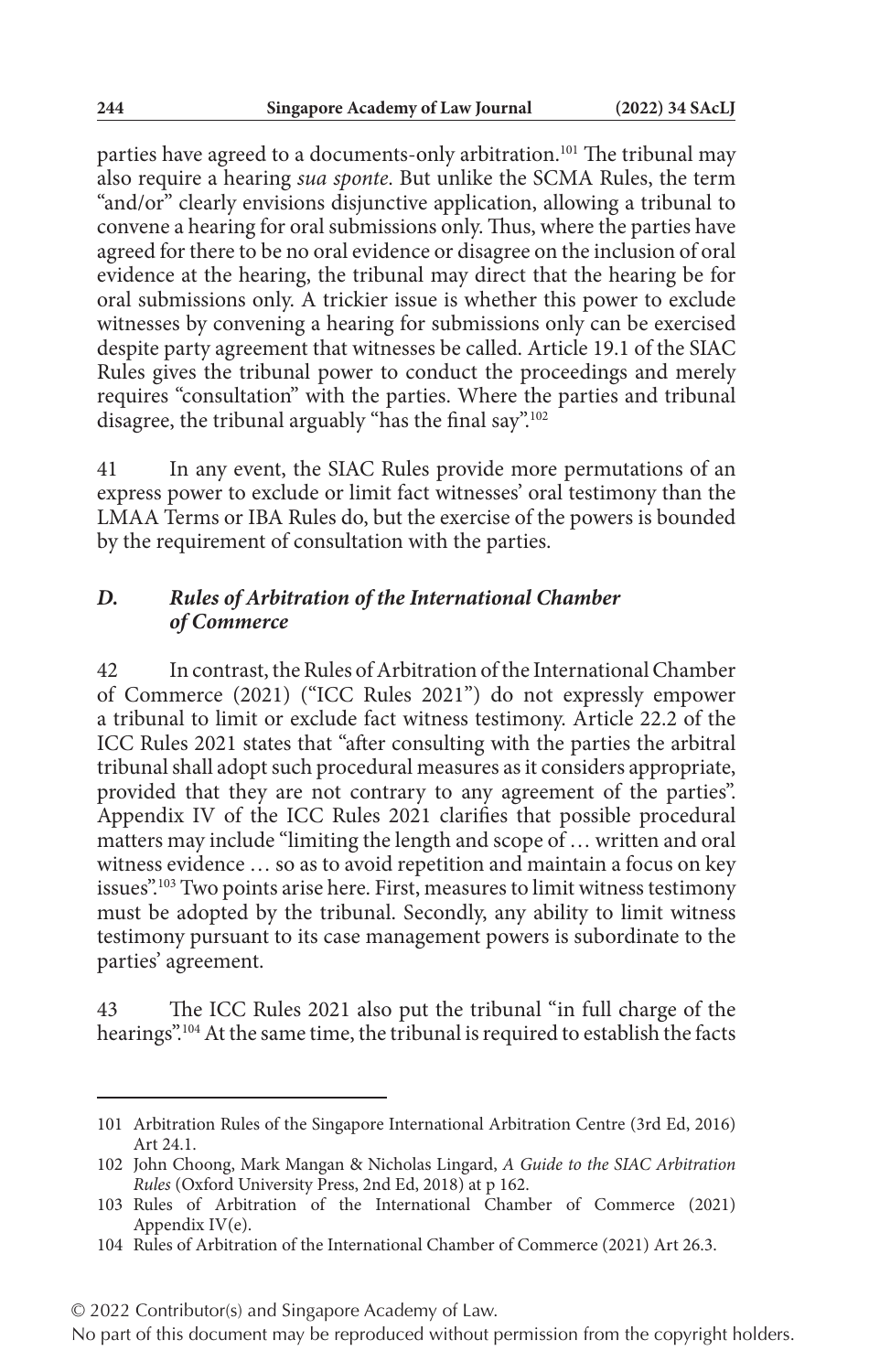of the case in as short a time as possible "by all appropriate means"105 and "conduct the arbitration in an expeditious and cost-effective manner".106 Limiting overlapping or immaterial testimony would achieve these goals. So too would excluding a witness whose evidence would not contribute to resolution of the dispute. Alongside Art 22.2 of the ICC Rules 2021, this suggests that ICC tribunals have an implied power to limit witness testimony subject to contrary party agreement.

44 An implied power to exclude witness testimony can also be seen in the ICC Rules 2021. In establishing the facts of the case, Art 25.2 of the ICC Rules 2021 proves that the tribunal "may decide to hear witnesses … in the presence of the parties, or in their absence provided they have been duly summoned". This provision, which has been included in each edition of the ICC Rules since 1998,<sup>107</sup> lends itself to two different readings. On the one hand, the discretion ("may decide") could refer to the tribunal's ability to hear witnesses in the presence or absence of a party. On the other, the discretion might go to the power of a tribunal to decide whether to hear a witness. The ICC Secretariat's Guide to the 2012 edition of the ICC Rules gives support to the latter reading – the provision is explained as "empowering the tribunal to hear any witness".<sup>108</sup> The implication, then, of this positive power to hear a witness is that the tribunal could also decide not to hear a witness.

45 In a decision the Singapore Court of Appeal called "correctly decided",109 the English High Court held in *Dalmia Dairy Industries Ltd v National Bank of Pakistan* ("*Dalmia*") reached the same conclusion. The High Court held that Art 20 of the ICC Rules 1955 (which reads "the arbitrator … shall have the power to hear witnesses") did not impose an obligation on a tribunal to hear witnesses and, instead, a tribunal could exclude witnesses.110 The facts of *Dalmia* are somewhat unique: the dispute involved primarily legal questions on which the arbitrator considered that the proposed fact witnesses would be no assistance.<sup>111</sup>

<sup>105</sup> Rules of Arbitration of the International Chamber of Commerce (2021) Art 25.1.

<sup>106</sup> Rules of Arbitration of the International Chamber of Commerce (2021) Art 22.1.

<sup>107</sup> Rules of Arbitration of the International Chamber of Commerce (2021) Art 25.2; Rules of Arbitration of the International Chamber of Commerce (2017) Art 25.3; Rules of Arbitration of the International Chamber of Commerce (2012) Art 25.3; Rules of Arbitration of the International Chamber of Commerce (1998) Art 20.3.

<sup>108</sup> Jason Fry, Simon Greenberg & Francesca Mazza, *The Secretariat's Guide to ICC Arbitration* (International Chamber of Commerce, 2012) at p 273.

<sup>109</sup> *CBS v CBP* [2021] 1 SLR 935 at [65], *per* Quentin Loh JAD.

<sup>110</sup> *Dalmia Dairy Industries Ltd v National Bank of Pakistan* [1978] 2 Lloyd's Rep 223 at 269–270, *per* Kerr J. This conclusion was not in issue on the subsequent appeal to the English Court of Appeal.

<sup>111</sup> *Dalmia Dairy Industries Ltd v National Bank of Pakistan* [1978] 2 Lloyd's Rep 223 at 269, *per* Kerr J.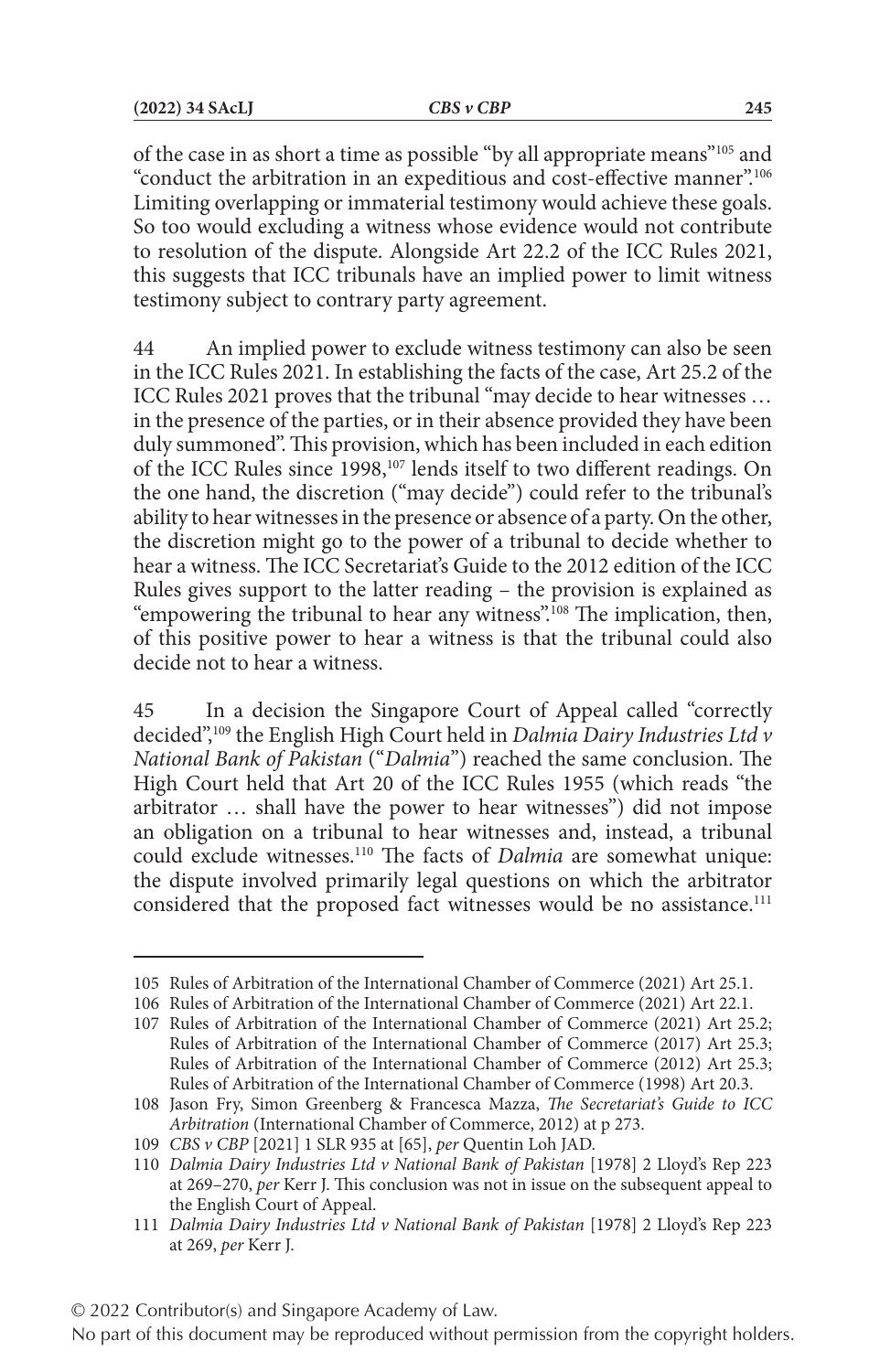The upshot, though, is that the ICC Rules appear to include an implied power to *exclude* all witnesses in appropriate circumstances and subject to party agreement to the contrary.

46 In *CBS*, the Court of Appeal construed the more broadly-worded r 25.1 of the SCMA Rules as not providing an implied basis to entirely exclude a witness's testimony.112 There is no inconsistency between the decisions, however. *Dalmia* turned on a discretion to forego witness evidence which the SCMA Rules does not include.

47 As with the LMAA Terms and SIAC Rules, these witness-gating powers must be exercised so that each party is treated fairly and has a "reasonable opportunity to put its case".<sup>113</sup> This does not mean, however, that every party request must be allowed or that the tribunal cannot impose some limits on the parties.114 Rather, the ICC Rules give tribunals implied powers to limit and exclude witness testimony.

## *E. Arbitration Rules of the United Nations Commission on International Trade Law*

48 Unlike the preceding sets of rules, the Arbitration Rules of the United Nations Commission on International Trade Law (2013) ("UNCITRAL Rules") provide only a limited implied power to gate fact witness testimony. There are four provisions relevant to witness evidence. Article 17(1) of the UNCITRAL Rules gives a tribunal broad discretion to "conduct the arbitration in such manner as it considers appropriate, provided that the parties are treated with equality … [and] each party is given a reasonable opportunity of presenting its case". The power is to be exercised so as to avoid delay and expense, and to provide a fair and efficient resolution of the dispute.115 Notably, the Court of Appeal in *CBS* held that the similarly worded r 25.1 of the SCMA Rules did not enable a tribunal to exclude witnesses. At its highest, rather, the rule allowed for the limiting of some witness testimony.<sup>116</sup> Given the similarity between the UNCITRAL Rules and SCMA Rules, it is suggested that a Singapore court would read Art 17(1) of the UNCITRAL Rules to only grant an implied power to limit the scope of witness testimony but not to exclude any witness testimony in its entirety.

<sup>112</sup> *CBS v CBP* [2021] 1 SLR 935 at [61] and [78], *per* Quentin Loh JAD.

<sup>113</sup> Rules of Arbitration of the International Chamber of Commerce (2021) Art 22.4.

<sup>114</sup> Jason Fry, Simon Greenberg & Francesca Mazza, *The Secretariat's Guide to ICC Arbitration* (International Chamber of Commerce, 2012) at p 238.

<sup>115</sup> Arbitration Rules of the United Nations Commission on International Trade Law (2013) Art 17(1).

<sup>116</sup> *CBS v CBP* [2021] 1 SLR 935 at [61] and [78], *per* Quentin Loh JAD.

<sup>© 2022</sup> Contributor(s) and Singapore Academy of Law.

No part of this document may be reproduced without permission from the copyright holders.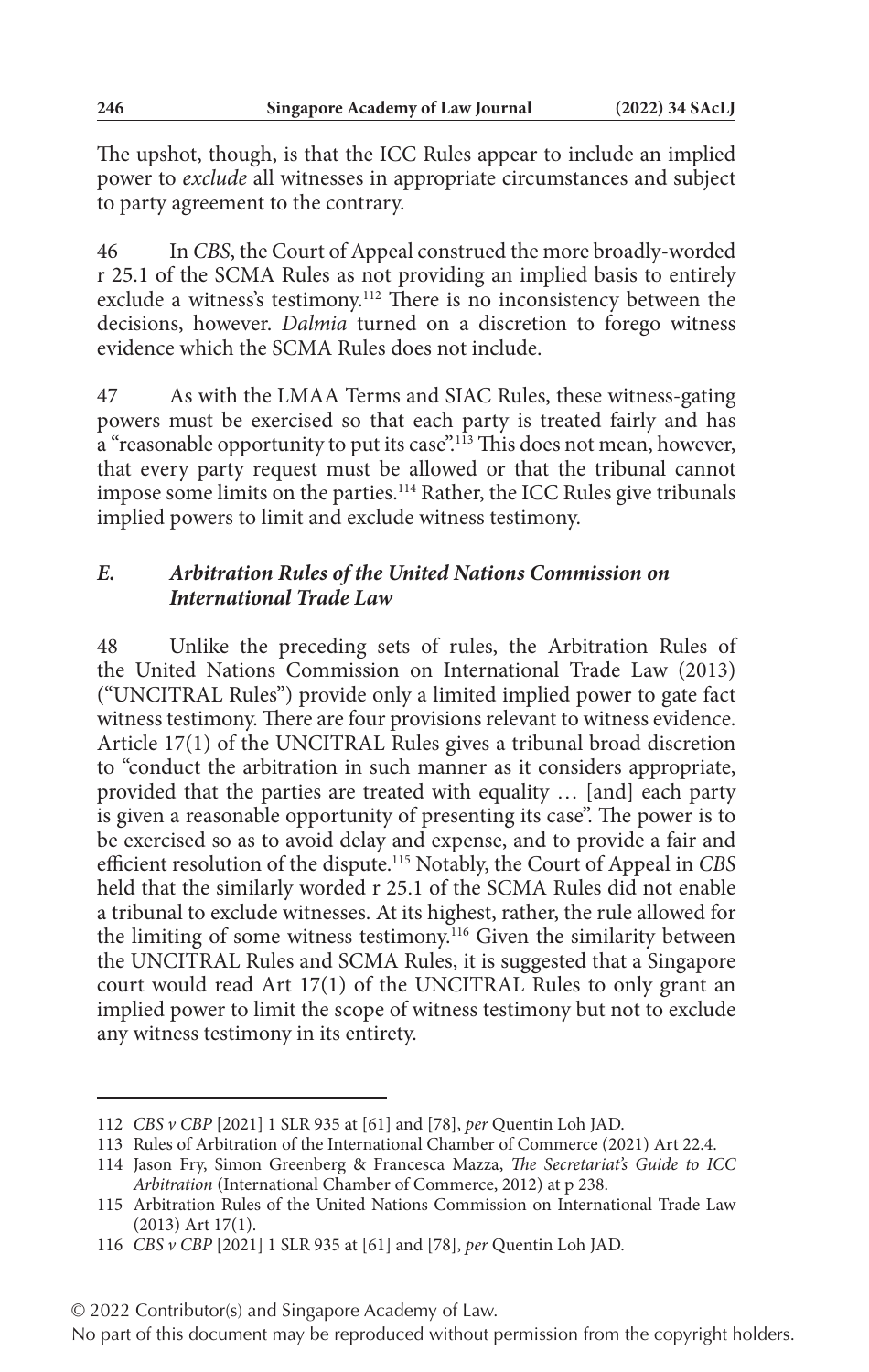49 A tribunal's powers in relation to hearings also do not give the tribunal robust powers to exclude witnesses. Article 17(3) of the UNCITRAL Rules requires a hearing to be held if one is requested by a party and the hearing shall be held "for the presentation of evidence by witnesses ... or for oral argument".<sup>117</sup> While on its face the provision appears disjunctive, the better view after *CBS* is that the provision operates holistically. Article 28.2 of the UNCITRAL Rules reinforces this conclusion, specifically envisioning that witnesses will attend the hearing and "may be heard under the conditions and examined in the manner set by the arbitral tribunal".118 Although similar to Art 25.2 of the ICC Rules, the discretion to hear witnesses is tied to compliance with the tribunal's conditions. This implicitly suggests that witnesses will be heard, subject to conditions like time limits.119 The result is that a tribunal appears unable to direct that oral evidence not be presented at the hearing without the parties' prior agreement.

50 Thus, while it is for the tribunal to determine the admissibility, relevance and weight of the witness's evidence,<sup>120</sup> the tribunal's witnessgating power under the UNCITRAL Rules only extends to an implied power to limit some oral testimony.

## **V. Conclusion: Spectrum of witness-gating powers**

51 Witness-gating is not monolithic. Various arbitral rules provide for three different types of witness-gating: (a) exclusion of all witnesses; (b) exclusion of a particular witness; and (c) limitation of a witness's testimony. These are conferred either expressly, as under the LMAA Terms, or implicitly, as in the ICC Rules. However, arbitral rules do not provide the power to gate fact witnesses in the same manner. Rather, witness-gating power can be viewed as existing along a spectrum.

52 At the most robust end, the LMAA Terms expressly allow a tribunal to exclude all witness evidence. The SIAC Rules include similarly robust powers – a tribunal can refuse the appearance of witnesses and may, after consultation with the parties, convene a hearing for submissions only. Further along the spectrum, the ICC Rules appear to contain an implied power for the tribunal to bar witness testimony.

© 2022 Contributor(s) and Singapore Academy of Law.

<sup>117</sup> Arbitration Rules of the United Nations Commission on International Trade Law (2013) Art 17(3).

<sup>118</sup> Arbitration Rules of the United Nations Commission on International Trade Law (2013) Art 28(2).

<sup>119</sup> See also *CBS v CBP* [2021] 1 SLR 935 at [78], *per* Quentin Loh JAD.

<sup>120</sup> Arbitration Rules of the United Nations Commission on International Trade Law (2013) Art 27(4).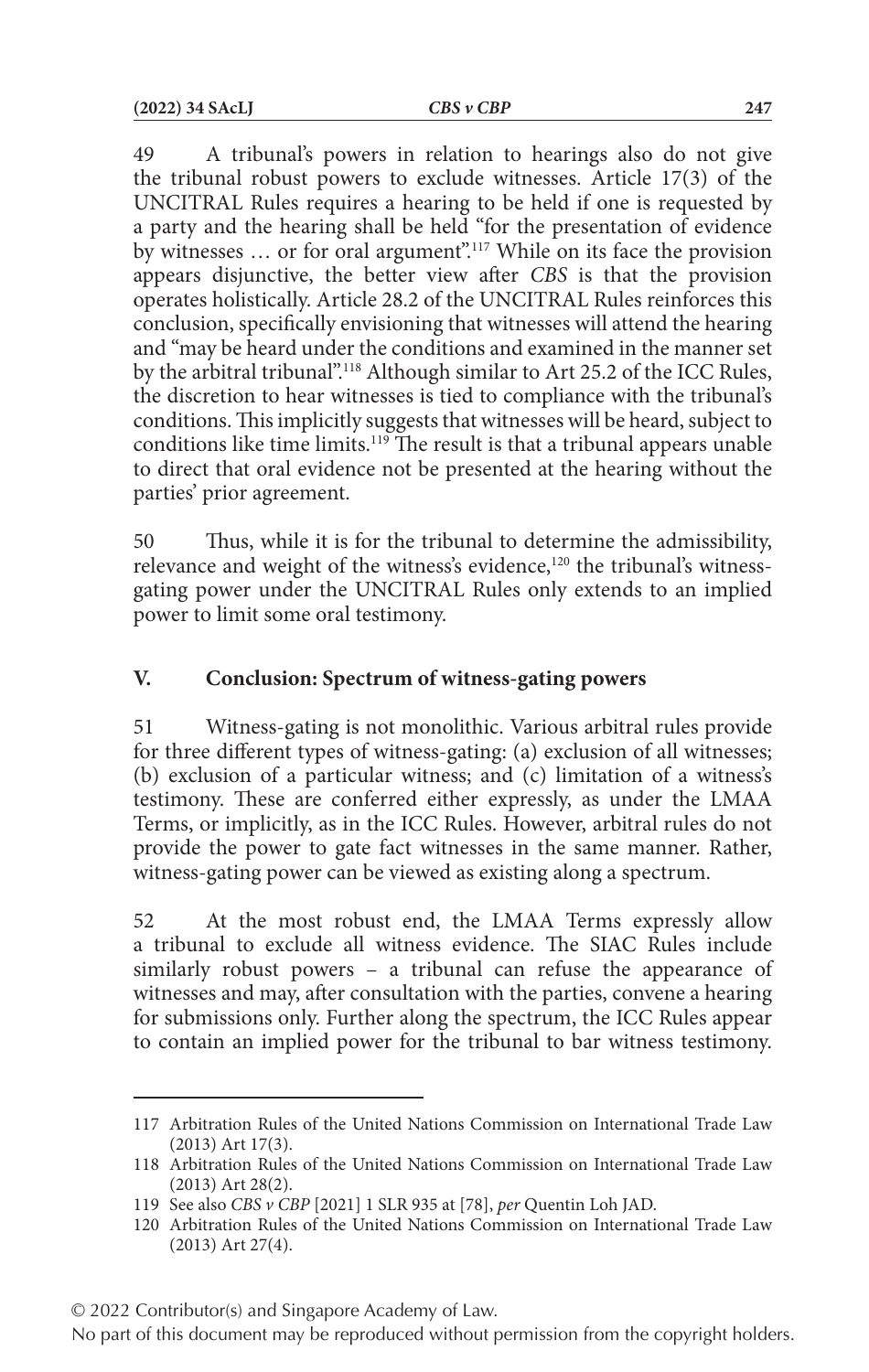The IBA Rules give the tribunal a less expansive power to gate a particular witness. At the opposite end of the spectrum, the UNCITRAL Rules only provide a tribunal with an implied power to limit a witness's testimony. In between the IBA Rules and the UNCITRAL Rules lies the express power (under the LMAA Terms, IBA Rules and SIAC Rules) and implied power under the ICC Rules and SCMA Rules to limit witness testimony. The range of witness-gating powers is set out in the table below:

| Arbitral<br>Rules/<br><b>Institution</b> | Applicable<br>Rule               | <b>Scope of Witness-Gating Power</b>                                                                                                                                                                                 |
|------------------------------------------|----------------------------------|----------------------------------------------------------------------------------------------------------------------------------------------------------------------------------------------------------------------|
| <b>LMAA</b><br>Terms                     | r $14(b)$<br>r 16                | Tribunal expressly empowered to exclude all<br>witness evidence. Tribunal is also expressly<br>empowered to limit witness evidence.                                                                                  |
| <b>SIAC Rules</b>                        | Art 19.4<br>Art 24.1<br>Art 25.2 | Tribunal expressly empowered to exclude all<br>witness evidence. Tribunal is also expressly<br>empowered to limit witness evidence. Exercise of<br>these powers requires prior consultation with<br>the parties.     |
| <b>ICC Rules</b>                         | Art 22.2<br>Art 25.2             | Tribunal granted an implied power to exclude<br>any witness evidence. Tribunal also granted<br>an implied power to limit witness evidence.<br>Exercise of these powers is subject to parties'<br>contrary agreement. |
| <b>IBA Rules</b>                         | Art 8.2                          | Tribunal granted an implied power to exclude<br>a witness's evidence. Tribunal also granted an<br>implied power to limit witness evidence.                                                                           |
| <b>SCMA</b><br>Rules                     | $r$ 25.1                         | Tribunal granted an implied power to limit<br>witness evidence.                                                                                                                                                      |
| <b>UNCITRAL</b><br>Rules                 | Art $17(1)$                      | Tribunal granted an implied power to limit<br>witness evidence.                                                                                                                                                      |

53 While a typology of witness-gating powers can be identified, several questions remain unresolved which can affect the application of the powers. One such question surrounds the purpose of these powers. Both the High Court in *CBP* and the Court of Appeal in *CBS* rightly framed the question of whether a tribunal's attempt to gate witnesses contravenes natural justice as a case-specific enquiry. However, each court also identified preventing unnecessary delay to be the fundamental utility of witness-gating. While this is certainly one purpose of the powers, it may be an unduly narrow conception. For example, limiting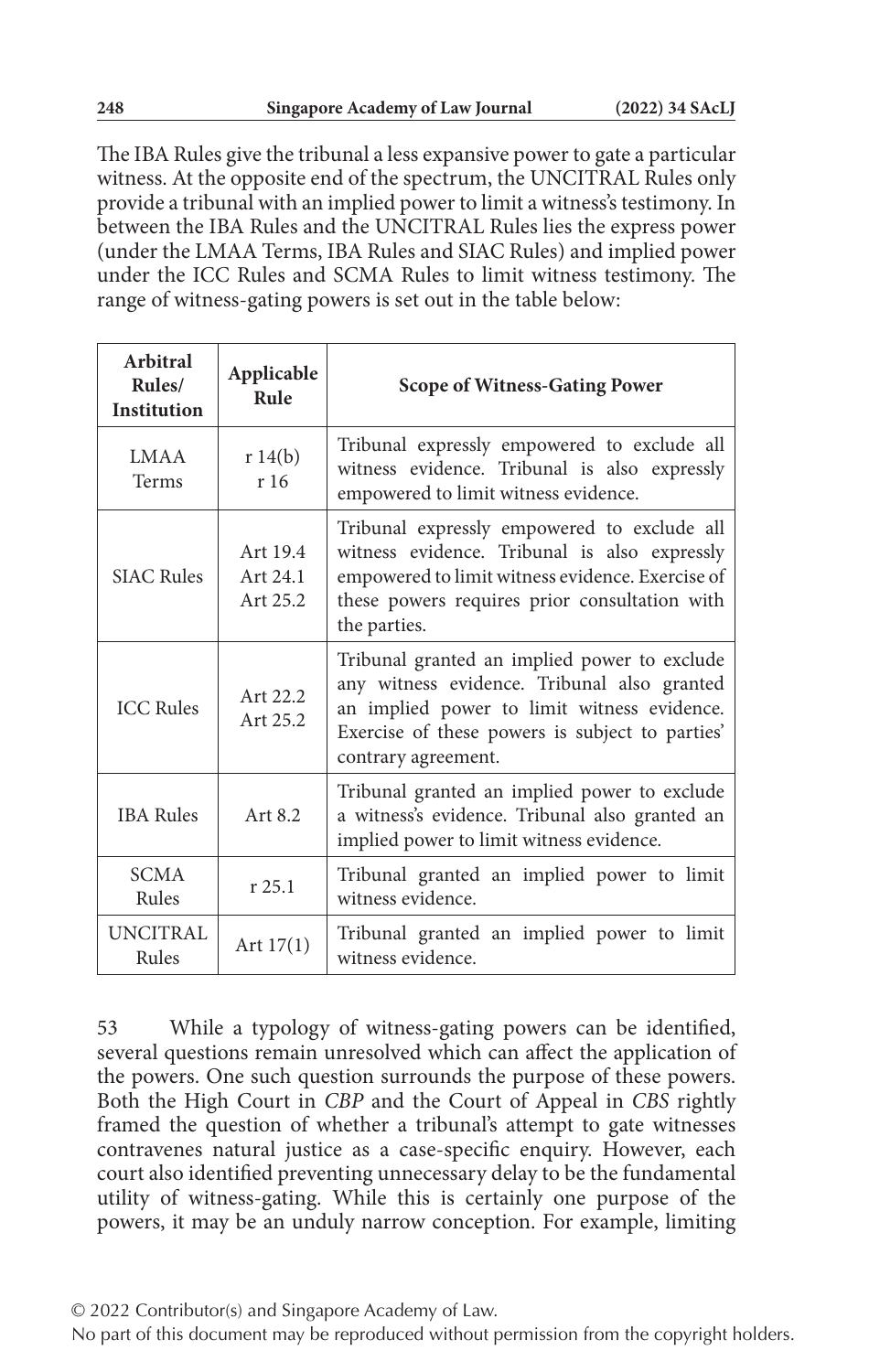or excluding witness testimony may also prevent abuses of natural justice by giving tribunals the ability to bar inappropriate witnesses or testimony and surprise at a hearing. The view taken as to the purpose of these powers informs the circumstances in which their exercise may be appropriate.

54 Both courts' narrow construction of the purpose of witnessgating powers can also be queried. The High Court in *CBP* and Court of Appeal in *CBS* viewed any witness-gating power in the SCMA Rules as restricted by the requirement that it be exercised to "ensure the just, expeditious and economical and final determination of the dispute". This gave the power narrow operation.<sup>121</sup> In practice, the equivalency of justice and expedition in Art 25.1 of the SCMA Rules means that, even assuming a tribunal can exclude a witness, a tribunal cannot exclude a witness "plainly relevant to a particular issue"122 or bar all witness evidence where it is only of the *preliminary* view that the witnesses will be irrelevant.<sup>123</sup> Thus, this requires witnesses to be heard, even if the tribunal is of the view before the hearing that they may be irrelevant. While a tribunal could then rely on the implied powers to limit a witness's testimony, the Court of Appeal in *CBS* considered these powers to also have a constrained operation. The tribunal could limit the time allowed for giving the evidence,<sup>124</sup> limit the number of witnesses<sup>125</sup> or restrain a witness from answering specific questions provided the party seeking to call the witness was not denied natural justice.

55 Whether *express* powers to exclude witnesses will be read as restrictively is an open question. Both the High Court and the Court of Appeal in *CBS* contrasted the implied powers under the SCMA Rules with "express" witness-gating powers.<sup>126</sup> On their face, though, the express powers under the SIAC Rules and LMAA Terms are subject to equivalent limitations. Article 19.1 of the SIAC Rules also subjects the tribunal's powers to a general obligation to ensure "fair" and "expeditious" dispute resolution. The "purpose of [the LMAA Terms] is to obtain fair resolution" of the dispute "without unnecessary delay or expense" and arbitrators are under a general duty to act fairly.<sup>127</sup> The content of

<sup>121</sup> Notably, the implied powers in the UNCITRAL Rules and ICC Rules are subject to similar general requirements.

<sup>122</sup> *CBP v CBS* [2020] SGHC 23 at [76], *per* Ang Cheng Hock J. The Court of Appeal did not doubt this point.

<sup>123</sup> *CBP v CBS* [2020] SGHC 23 at [77], *per* Ang Cheng Hock J. The Court of Appeal did not doubt this point.

<sup>124</sup> *CBS v CBP* [2021] 1 SLR 935 at [78], *per* Quentin Loh JAD.

<sup>125</sup> *CBP v CBS* [2020] SGHC 23 at [77], *per* Ang Cheng Hock J.

<sup>126</sup> *CBP v CBS* [2020] SGHC 23 at [68], *per* Ang Cheng Hock J; *CBS v CBP* [2021] 1 SLR 935 at [69], *per* Quentin Loh JAD.

<sup>127</sup> London Maritime Arbitrators Association Terms 2017 r 1(3).